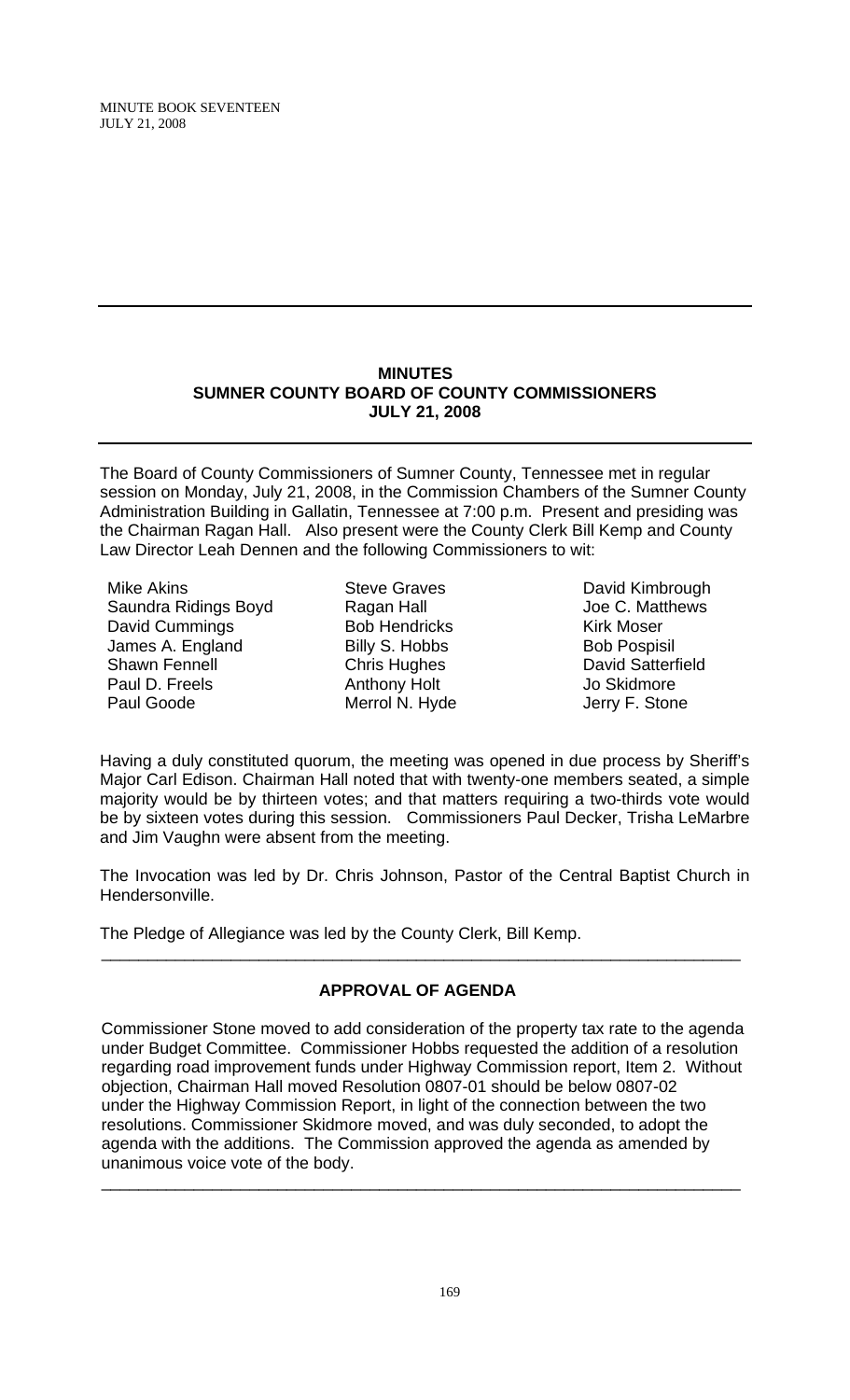# **APPROVAL OF MINUTES**

The minutes for the meeting of this body held on June 16, 2008, and recorded in the office of the Clerk, Bill Kemp, were approved by voice vote after Commissioner Hughes made the motion, seconded by Commissioner Graves.

# **RECOGNITION OF THE PUBLIC**

Chairman Hall opened the floor to allow the public to speak concerning any matter on the agenda.

Buzz Black spoke in favor of Ragan Hall being elected as County Executive.

Ken Wilbur, Mayor of Portland, spoke on the vacancy for the County Executive.

With no one else wishing to speak, recognition of the public was closed.

# **REPORT OF THE CHAIR**

\_\_\_\_\_\_\_\_\_\_\_\_\_\_\_\_\_\_\_\_\_\_\_\_\_\_\_\_\_\_\_\_\_\_\_\_\_\_\_\_\_\_\_\_\_\_\_\_\_\_\_\_\_\_\_\_\_\_\_\_\_\_\_\_\_\_\_\_\_

Commissioner Boyd introduced the following resolution:

### **A RESOLUTION HONORING BILLY NOLEN**

 **WHEREAS,** after thirty years as an educator, principal and coach, Mr. Billy Nolen is retiring as the principal of Union Elementary School and leaving a career that has positively influenced numerous lives and helped to mold a generation of Sumner County citizens; and

**WHEREAS,** Mr. Nolen graduated from MTSU in 1977 and thus began a teaching career, that spanned numerous classrooms and countless athletic venues as he dedicated his efforts to both teaching and coaching hundreds of students; and

 **WHEREAS,** in 1995, Mr. Nolen was hired to be an assistant principal at Guild Elementary and from there he went to Union Elementary as principal of the first balanced calendar school in Sumner County; and

**WHEREAS,** it is appropriate that Billy Nolen be recognized for the very significant contribution he has made to Sumner County in teaching and guiding our students;

**NOW, THEREFORE, BE IT RESOLVED** by the Sumner County Board of County Commissioners meeting in regular session on this the 21st day of July, 2008, that this body expresses its appreciation and gratitude for the many years of service and dedication of Billy Nolen and this body urges all the citizens of Sumner County to acknowledge the accomplishments and contributions made by Billy Nolen to Sumner County; and

**BE IT FURTHER RESOLVED** that this resolution is to be read and entered on the minutes of this body so as to make it a permanent part of the records of this body and the Clerk is hereby directed to furnish a copy of this resolution to Billy Nolen.

\_\_\_\_\_\_\_\_\_\_\_\_\_\_\_\_\_\_\_\_\_\_\_\_\_\_\_\_\_\_\_\_\_\_\_\_\_\_\_\_\_\_\_\_\_\_\_\_\_\_\_\_\_\_\_\_\_\_\_\_\_\_\_\_

Upon motion of Commissioner Skidmore, seconded by Commissioner Graves, the Commission voted to approve the Certificate of Recognition.

 $\mathcal{L}_\text{max}$  , and the contribution of the contribution of the contribution of the contribution of the contribution of the contribution of the contribution of the contribution of the contribution of the contribution of t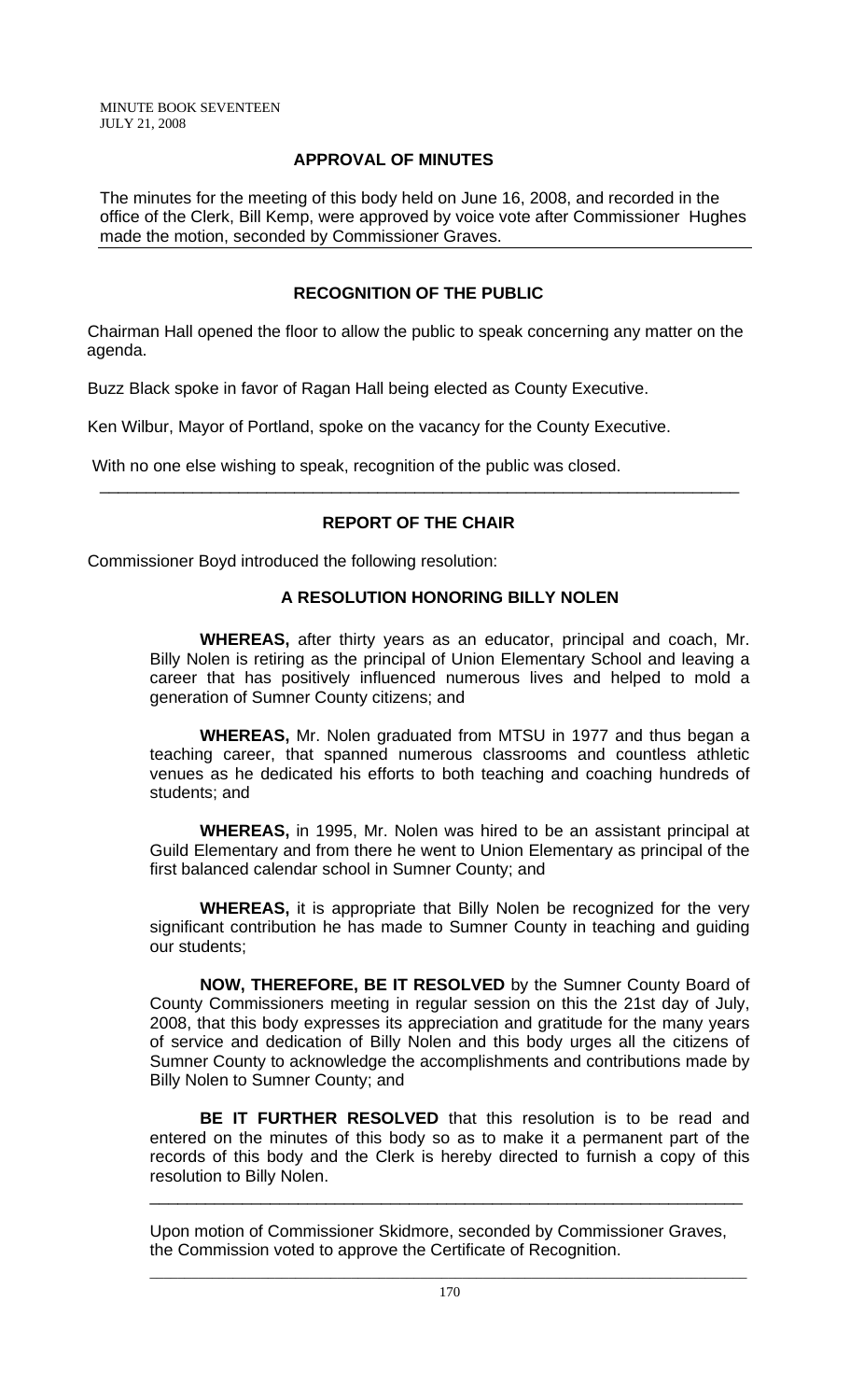:

Chairman Hall introduced the following resolution:

### **A RESOLUTION HONORING RUFUS F. LASSITER**

 **WHEREAS,** Rufus F. Lassiter, after over forty years in education, is retiring as the principal of Gallatin High School, thereby bringing to an end a career that has spanned decades of educational endeavors, innumerable positive events and countless lives helped by his actions; and

**WHEREAS,** Mr. Lassiter graduated from Western Kentucky University in 1967, and since he began his teaching career, has served as an educator, principal and decorated coach and by his outstanding efforts positively influenced the lives of so many students; and

 **WHEREAS,** In 1996, Mr. Lassiter was hired to be an assistant principal at Gallatin High School and from there he became the principal of Gallatin High School in 2005; and

**WHEREAS,** it is appropriate that Rufus F. Lassiter be recognized for the very significant contribution he has made to Sumner County in teaching and guiding our students;

**NOW, THEREFORE, BE IT RESOLVED** by the Sumner County Board of County Commissioners meeting in regular session on this the 21st day of July, 2008, that this body expresses its appreciation and gratitude for the many years of service and dedication of Rufus F. Lassiter and this body urges all the citizens of Sumner County to acknowledge the accomplishments and contributions made by Rufus F. Lassiter to Sumner County; and

**BE IT FURTHER RESOLVED** that this resolution is to be read and entered on the minutes of this body so as to make it a permanent part of the records of this body and the Clerk is hereby directed to furnish a copy of this resolution to Rufus F. Lassiter.

\_\_\_\_\_\_\_\_\_\_\_\_\_\_\_\_\_\_\_\_\_\_\_\_\_\_\_\_\_\_\_\_\_\_\_\_\_\_\_\_\_\_\_\_\_\_\_\_\_\_\_\_\_\_\_\_\_\_\_\_\_\_\_\_

### **A RESOLUTION HONORING CAROLYN D. LASSITER**

 **WHEREAS,** Carolyn D. Lassiter, a gifted coach, theatrical director, principal and educator is retiring after 37 years in the field of education; and

**WHEREAS,** Mrs. Lassiter is ending her tenure with the Sumner County School System as the principal of Jack Anderson Elementary School but during her years with our county she also served as an award winning soccer coach and renowned educator who gave selflessly of her time and talents; and

 **WHEREAS,** Mrs. Lassiter has touched the lives of countless students and for her efforts our county and community is a better place to live.

**NOW, THEREFORE, BE IT RESOLVED** by the Sumner County Board of County Commissioners meeting in regular session on this the 21st day of July, 2008, that this body expresses its appreciation and gratitude for the many years of service and dedication of Carolyn D. Lassiter and this body urges all the citizens of Sumner County to acknowledge the accomplishments and contributions made by Carolyn D. Lassiter to Sumner County; and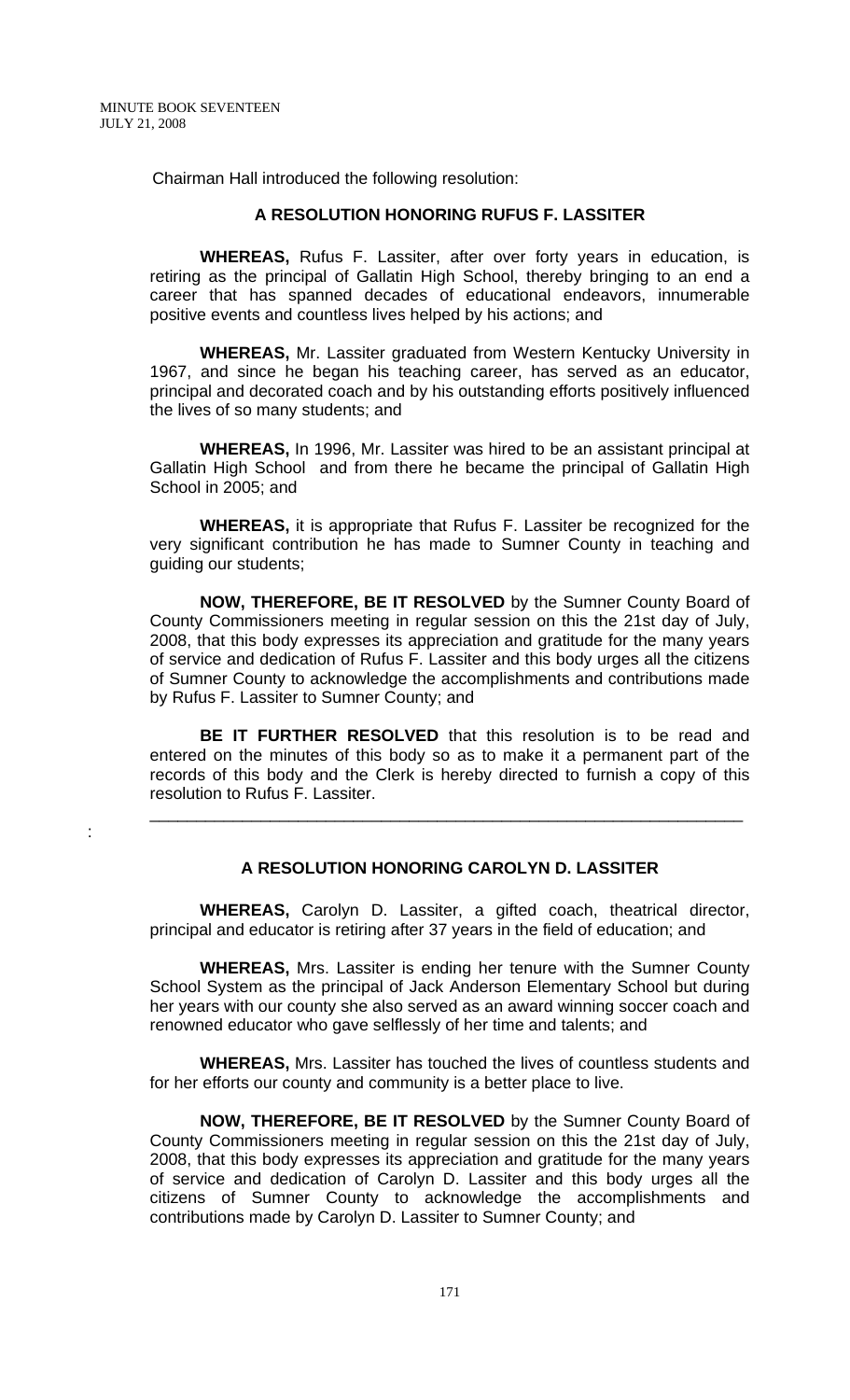**BE IT FURTHER RESOLVED** that this resolution is to be read and entered on the minutes of this body so as to make it a permanent part of the records of this body and the Clerk is hereby directed to furnish a copy of this resolution to Carolyn D. Lassiter.

Upon motion of Commissioner Holt, seconded by Commissioner Graves, the Commission voted to approve the Certificates of Recognition.

 $\mathcal{L}_\text{max} = \frac{1}{2} \sum_{i=1}^{n} \frac{1}{2} \sum_{i=1}^{n} \frac{1}{2} \sum_{i=1}^{n} \frac{1}{2} \sum_{i=1}^{n} \frac{1}{2} \sum_{i=1}^{n} \frac{1}{2} \sum_{i=1}^{n} \frac{1}{2} \sum_{i=1}^{n} \frac{1}{2} \sum_{i=1}^{n} \frac{1}{2} \sum_{i=1}^{n} \frac{1}{2} \sum_{i=1}^{n} \frac{1}{2} \sum_{i=1}^{n} \frac{1}{2} \sum_{i=1}^{n} \frac{1$ 

Chairman Hall introduced the following resolution:

### **A RESOLUTION HONORING EDDIE SMITH**

 **WHEREAS,** Eddie Smith, who has served as the Administrator of Portland Medical Center since December of 2000 has after many years of service to the Portland community decided to conclude his tenure with Portland Medical Center, and with his wife Bonnie return to Texas to enjoy their six grandchildren; and

**WHEREAS,** Mr. Smith has also given of his time served as president of Portland Chamber of Commerce, treasurer for Rotary, and as a member of the Board of Directors for United Way of Sumner County and by his tireless efforts has worked to help numerous members of his community; and

**WHEREAS,** Mr. Smith has also performed diligently as a member of the Board of Directors for the Portland Community Education Foundation, which has awarded more than \$40,000.00 in scholarships and grants to Portland students in its three year existence; and,

**WHEREAS,** it is appropriate that Eddie Smith be recognized for the significant contribution he has made to Sumner County through his dedication and involvement with the community.

**NOW, THEREFORE, BE IT RESOLVED** by the Sumner County Board of County Commissioners meeting in regular session on this the 21st day of July, 2008, that this body expresses its appreciation and gratitude for the years of service and dedication of Eddie Smith and this body urges all the citizens of Sumner County to acknowledge the accomplishments and contributions made by Eddie Smith to Sumner County; and

**BE IT FURTHER RESOLVED** that this resolution is to be read and entered on the minutes of this body so as to make it a permanent part of the records of this body and the Clerk is hereby directed to furnish a copy of this resolution to Eddie Smith.

**\_\_\_\_\_\_\_\_\_\_\_\_\_\_\_\_\_\_\_\_\_\_\_\_\_\_\_\_\_\_\_\_\_\_\_\_\_\_\_\_\_\_\_\_\_\_\_\_\_\_\_\_\_\_\_\_\_\_\_\_\_\_\_\_**

Upon motion of Commissioner Skidmore, seconded by Commissioner Graves, the Commission voted to approve the Certificate of Recognition.

\_\_\_\_\_\_\_\_\_\_\_\_\_\_\_\_\_\_\_\_\_\_\_\_\_\_\_\_\_\_\_\_\_\_\_\_\_\_\_\_\_\_\_\_\_\_\_\_\_\_\_\_\_\_\_\_\_\_\_\_\_\_\_\_\_\_\_\_\_\_\_\_\_\_\_\_\_\_\_\_\_\_\_\_\_\_

Commissioner Fennell read the following resolution into the record:

### **A RESOLUTION HONORING BETHPAGE AND WESTMORELAND ELEMENTARY SCHOOLS**

 **WHEREAS,** Bethpage Elementary and Westmoreland Elementary Schools, were recently honored as the only two Title One schools in Sumner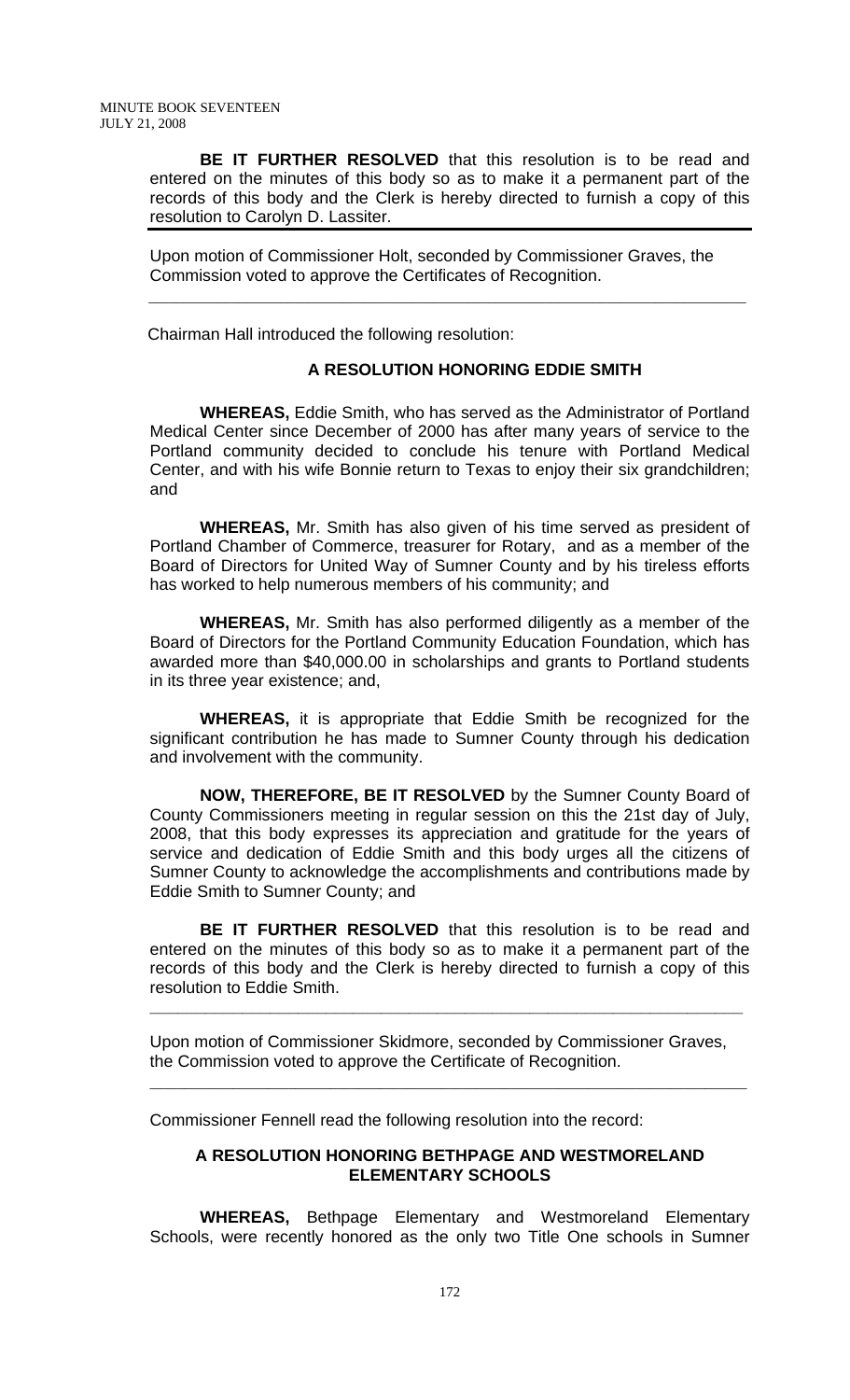County to rank in the top 10 percent in the State on TCAP testing for reading, language arts and math; and

**WHEREAS,** these remarkable scores show the diligent effort of the students and the staff in working to accomplish a goal and demonstrate the results of hard work and dedication; and

**WHEREAS,** both the faculty and staff of Bethpage Elementary and Westmoreland Elementary Schools, should be commended for the distinctive guidance and direction to the students and future leadership of Sumner County and the students should be congratulated for their outstanding efforts.

**NOW, THEREFORE, BE IT RESOLVED** by the Sumner County Board of County Commissioners meeting in regular session on this the  $21<sup>st</sup>$  day of July, 2008 that this body does hereby recognize and commend the Bethpage and Westmoreland Elementary Schools for their dedication, commitment to excellence and outstanding successes; and

**BE IT FURTHER RESOLVED** that this resolution shall be spread on the minutes of this body and the Clerk is to furnish a copy of this resolution to the Bethpage Elementary and Westmoreland Elementary Schools.

\_\_\_\_\_\_\_\_\_\_\_\_\_\_\_\_\_\_\_\_\_\_\_\_\_\_\_\_\_\_\_\_\_\_\_\_\_\_\_\_\_\_\_\_\_\_\_\_\_\_\_\_\_\_\_\_\_\_\_\_\_\_\_\_

Upon motion of Commissioner Fennell, seconded by Commissioner Akins, the Commission voted to approve the Certificate of Recognition.

 $\mathcal{L}_\text{max}$  , and the contribution of the contribution of the contribution of the contribution of the contribution of the contribution of the contribution of the contribution of the contribution of the contribution of t

# **ELECTION OF COUNTY EXECUTIVE**

### **NOTICE OF SPECIAL ELECTION ALL MEMBERS OF THE SUMNER COUNTY BOARD OF COUNTY COMMISSIONERS**

Pursuant to Section 5-5-113 of the Tennessee Code Annotated, I, Bill Kemp, County Clerk, hereby give notice to all members of the Sumner County Board of County Commissioners that on Monday, July 21st, 2008, at approximately 7:00 p.m., they should assemble in the Commission Chambers of the Sumner County Administration Building, 355 North Belvedere Drive, Gallatin, Sumner County, Tennessee, with respect to filling the vacancy in the Office of County Executive created by the death of R.J. "Hank" Thompson, County Executive of Sumner County, Tennessee. This special election will be held during the regular meeting of this Body on the aforesaid date.

Persons interested in the position are asked to submit a resume or qualifications to the Office of the County Clerk, Sumner County Administration Building, 355 North Belvedere Drive, Room 111, Gallatin, Tennessee, 37066 by Monday, July 21<sup>st</sup>, 2008, 12:00 Noon (local time) or attend the aforesaid 7:00 pm meeting and express interest to a member of the Sumner County Legislative Body.

The position must be filled according to all applicable state statutes, rules and regulations.

THIS NOTICE EXECUTED AND DATED THIS 7<sup>th</sup> DAY OF JULY, 2008.  $\frac{1}{2}$  ,  $\frac{1}{2}$  ,  $\frac{1}{2}$  ,  $\frac{1}{2}$  ,  $\frac{1}{2}$  ,  $\frac{1}{2}$  ,  $\frac{1}{2}$  ,  $\frac{1}{2}$  ,  $\frac{1}{2}$  ,  $\frac{1}{2}$  ,  $\frac{1}{2}$  ,  $\frac{1}{2}$  ,  $\frac{1}{2}$  ,  $\frac{1}{2}$  ,  $\frac{1}{2}$  ,  $\frac{1}{2}$  ,  $\frac{1}{2}$  ,  $\frac{1}{2}$  ,  $\frac{1$ 

Chairman Hall recognized Commissioner Hobbs who nominated Commissioner Ragan Hall to fill the vacancy of County Executive. Chairman Hall accepted the nomination and relinquished the Chair to County Clerk Bill Kemp.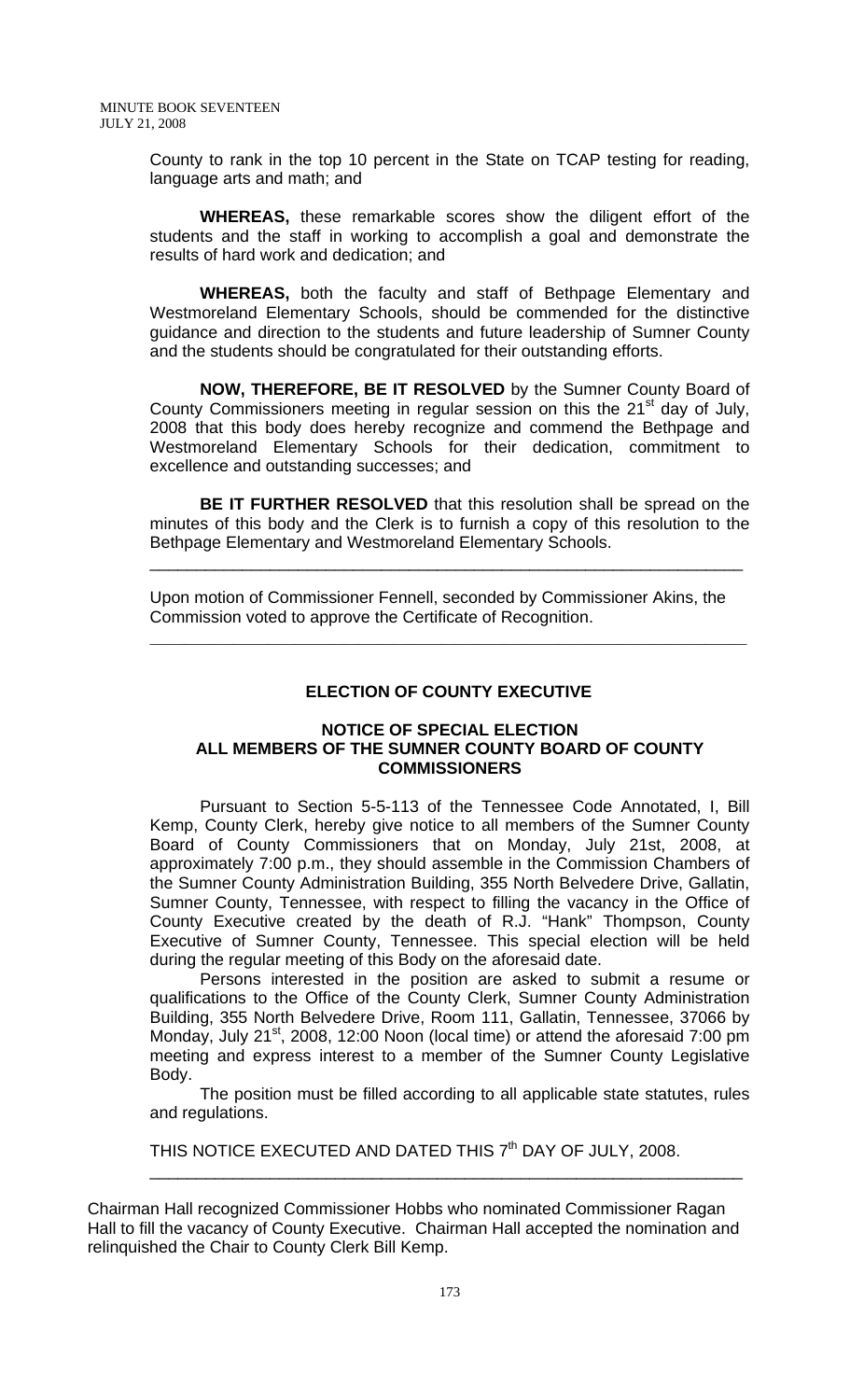The nominations were suspended to elect a temporary Chairman Pro Tem to conduct the meetings. Commissioner Stone nominated Clerk Kemp to fill the position. Hearing no other nominations, Commissioner Goode moved, seconded by Commissioner Hughes, to cease nominations and elect Clerk Kemp by acclamation. The motion carried by voice vote of the body.

County Law Director Leah Dennen informed commissioners that the majority now drops by one, with a majority constituting 12 commissioners.

Hearing no other nominations, Commissioner Hyde moved, seconded by Commissioner Akins, to cease nominations and conduct a roll call vote for the election.

Commissioner Stone moved, and was duly seconded, to cease nominations. The motion carried by voice vote of the body.

The electronic vote was recorded in the following manner:

ELECT HALL COUNTY EXECUTIVE

| <b>Hobbs</b>     | Y | Pospisil    | А |              |   |
|------------------|---|-------------|---|--------------|---|
| Skidmore         | Y | Freels      |   | <b>Stone</b> | Y |
| Hughes           | Y | Kimbrough   | А | Goode        | A |
| <b>Hendricks</b> | Y | Moser       |   | Hyde         | А |
| <b>Matthews</b>  | Y | <b>Boyd</b> |   | England      | Y |
| Graves           | Y | Satterfield | Y | Holt         | N |
| Akins            | Y | Fennell     |   | Cummings     | Y |

Acting Chairman Kemp declared an election and swore in Mr. Hall as County Executive.

### **ELECTION OF CHAIRMAN**

Without objection, Clerk Kemp offered to conduct the election of a new Commission Chairman and opened the floor for nominations. Commissioner Kimbrough nominated Commissioner Merrell Hyde and Commissioner Pospisil nominated Commissioner Hobbs.

Commissioner Akins moved, seconded by Commissioner Skidmore, to cease nominations. The motion carried upon voice vote of the body.

Ms. Dennen stated that under new rules that the members of the Commission whose names are placed in nomination for Commission Chairman could not vote in the election and are not counted toward the majority; therefore, the majority for the vote, only, was eleven members.

Acting Chairman Kemp noted that the green button on the voting panel represents a vote for Commissioner Hyde; the white button one would be a vote for Commissioner Hobbs.

The electronic vote was recorded in the following manner:

VOTE CHAIRMAN HYDE-GREEN(Y) HOBBS-WHITE(A)

| <b>Akins</b>     | Fennell     | Cummings |   |
|------------------|-------------|----------|---|
| Graves           | Satterfield | Holt     |   |
| <b>Matthews</b>  | Boyd        | England  | A |
| <b>Hendricks</b> | Moser       | Hughes   |   |
| Kimbrough        | Goode       | Skidmore | A |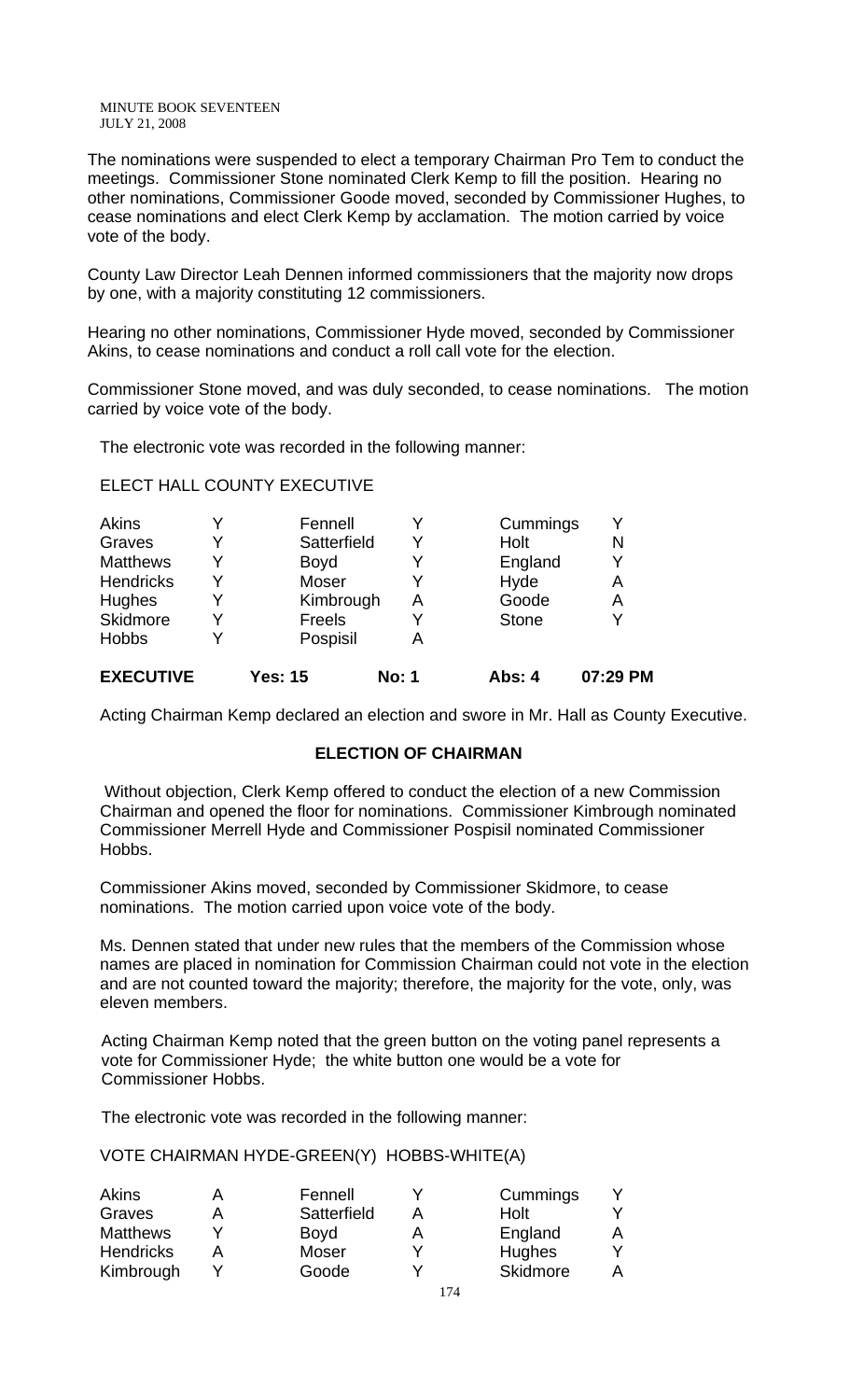| <b>Freels</b>   | Stone   |              | Pospisil         |          |
|-----------------|---------|--------------|------------------|----------|
| <b>CHAIRMAN</b> | HYDE: 8 | <b>No: 0</b> | <b>HOBBS: 10</b> | 07:36 PM |

Acting Chairman Kemp declared no election for Chairman.

Commissioner Goode nominated County Executive Hall to serve as Commission Chairman.

Commissioner Stone moved, seconded by Commissioner Akins, to take a ten-minute recess.

The electronic vote was recorded in the following manner:

### TEN MINUTE RECESS

| <b>Akins</b>     |        | Fennell       |   | Cummings     |          | Ν |
|------------------|--------|---------------|---|--------------|----------|---|
| Graves           | Y      | Satterfield   | Y | Holt         |          | N |
| <b>Matthews</b>  | N      | <b>Boyd</b>   | N | England      |          |   |
| <b>Hendricks</b> | Y      | Moser         | N | Hyde         |          | Ν |
| Hughes           | N      | Kimbrough     | Ν | Goode        |          | Ν |
| Skidmore         | Y      | Freels        | Y | <b>Stone</b> |          | Y |
| Pospisil         | N      |               |   |              |          |   |
| <b>RECESS</b>    | Yes: 9 | <b>No: 10</b> |   | Abs: 0       | 07:44 PM |   |

Acting Chairman Kemp declared the motion failed to pass.

Acting Chairman called for nominations from the floor again. Commissioner Goode nominated County Executive Hall to be Commission Chairman. County Executive Hall did not accept the nomination. Commissioner Pospisil nominated Commissioner Hobbs. Commissioner Kimbrough nominated Commissioner Hyde.

Commissioner Goode moved, seconded by Commissioner Satterfield, to cease nominations. The motion was approved by voice vote of the body.

By ruling, the nominees could not vote in the election. With Commissioner Hobbs as the green button and Commissioner Hyde as the white button, the electronic vote was recorded in the following manner:

VOTE FOR CHAIRMAN HOBBS-GREEN(Y) HYDE WHITE(A)

| Fennell      |             | Cummings | A |
|--------------|-------------|----------|---|
|              |             | Holt     | A |
| <b>Boyd</b>  |             | England  |   |
| Moser        | A           | Hughes   | Α |
| Goode        | A           | Skidmore |   |
| <b>Stone</b> |             | Pospisil |   |
|              | Satterfield |          |   |

**CHAIRMAN2 Hobbs: 10 No: 0 Hyde: 8 07:48 PM**

Acting Chairman Kemp declared there was no election.

Commissioner Holt moved, seconded by Commissioner Moser, to defer the election for 30 days and nominate acting Chairman Kemp to continue to chair the meeting.

Commissioner Cummings moved, Commissioner Akins seconded, to substitute Clerk Kemp with Executive Hall's name. County Executive Hall declined the nomination, except for this remainder of the ongoing meeting.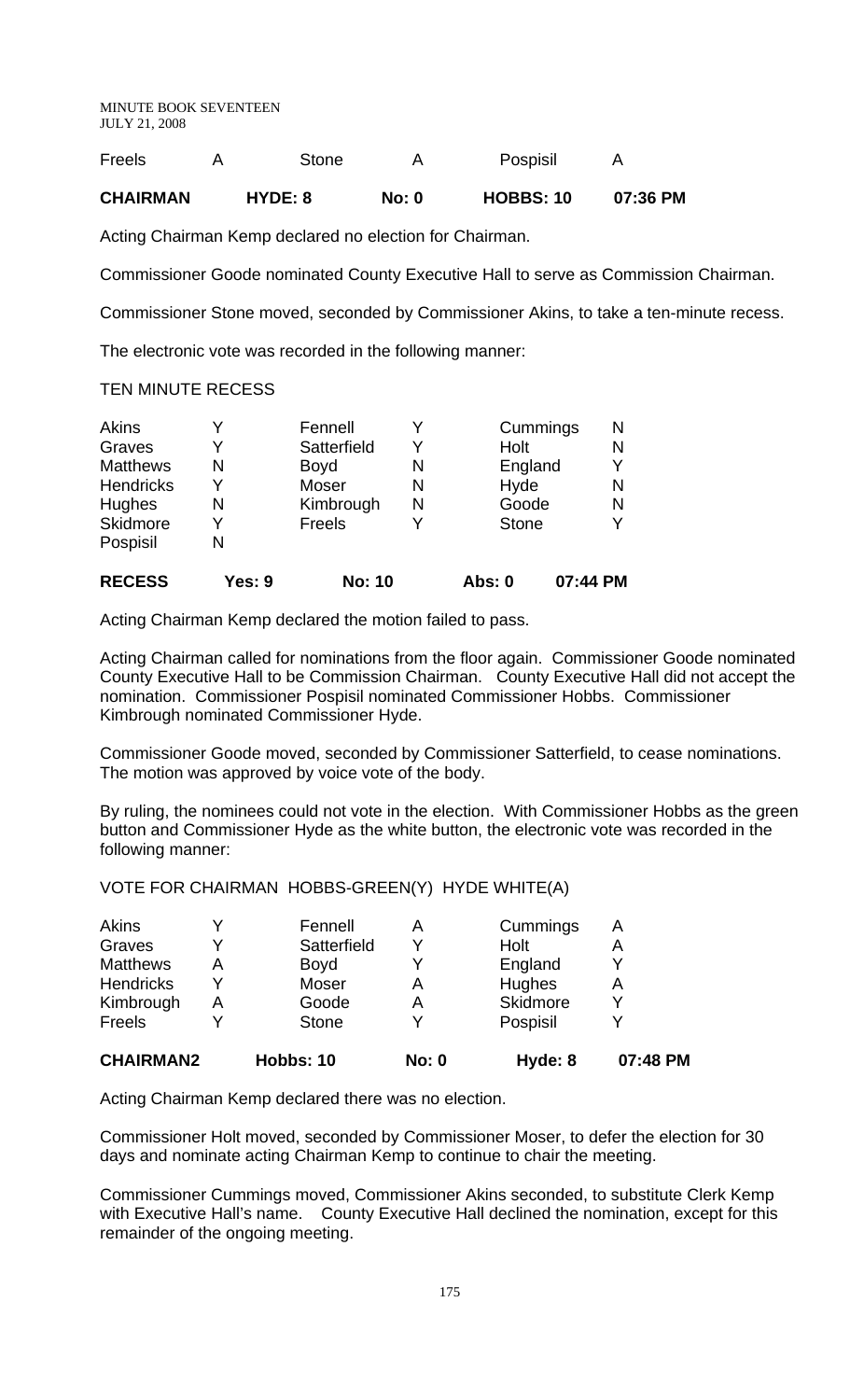Commissioner Satterfield moved, seconded by Commissioner Stone, to recess for five minutes.

The electronic vote was recorded in the following manner:

### VOTE FOR FIVE MINUTE RECESS

| Moser<br>Goode<br><b>Stone</b><br><b>RECESS</b> | N<br>N<br>٧<br><b>Yes: 10</b> | Hughes<br>Skidmore<br><b>Hobbs</b><br><b>No: 8</b> | N<br>Y<br>Y | Freels<br>Pospisil<br><b>Abs: 0</b>                        | 07:58 PM | N<br>Y<br>N |
|-------------------------------------------------|-------------------------------|----------------------------------------------------|-------------|------------------------------------------------------------|----------|-------------|
| <b>Akins</b><br>Satterfield<br><b>Boyd</b>      | Υ<br>N                        | Fennell<br>Holt<br>England                         | Y<br>N<br>γ | Graves<br><b>Matthews</b><br><b>Hendricks</b><br>Kimbrough |          | Y<br>N<br>Υ |

Acting Chairman Kemp declared the motion failed to pass.

Upon voice vote of the body, Commissioner Hendricks called for a division of assembly. The electronic vote on Commissioner Cumming's amendment was recorded in the following manner:

# COUNTY EXECUTIVE TO SERVE AS TEMPORARY PRO TEM

| <b>AMEND</b>     | Yes: 9 | <b>No: 9</b>  |   | <b>Abs: 2</b> | 08:03 PM     |   |
|------------------|--------|---------------|---|---------------|--------------|---|
| <b>Hobbs</b>     | N      | Pospisil      |   |               |              |   |
| Skidmore         | N      | <b>Freels</b> | N |               | <b>Stone</b> | N |
| <b>Hughes</b>    | V      | Kimbrough     | Y |               | Goode        |   |
| <b>Hendricks</b> | N      | <b>Moser</b>  | Y |               | Hyde         |   |
| <b>Matthews</b>  | Y      | <b>Boyd</b>   | N |               | England      | A |
| Graves           | А      | Satterfield   | N | Holt          |              | N |
| Akins            | N      | Fennell       |   |               | Cummings     |   |

Acting Chairman Kemp declared the motion failed to pass. Upon voice vote of the body, commissioners called for a division of assembly. The electronic vote was recorded in the following manner:

CLERK TO SERVE AS ACTING CHAIRMAN

| <b>CLERK</b>     | <b>Yes: 12</b> | <b>No: 7</b> |   | Abs: 1       | 08:04 PM |  |
|------------------|----------------|--------------|---|--------------|----------|--|
| <b>Hobbs</b>     | N              | Pospisil     |   |              |          |  |
| Skidmore         | N              | Freels       | N | <b>Stone</b> |          |  |
| Hughes           | Y              | Kimbrough    | v | Goode        |          |  |
| <b>Hendricks</b> | N              | <b>Moser</b> |   | Hyde         |          |  |
| <b>Matthews</b>  | Y              | <b>Boyd</b>  | N |              | England  |  |
| Graves           | Α              | Satterfield  | N | Holt         |          |  |
| <b>Akins</b>     | Y              | Fennell      |   |              | Cummings |  |

Acting Chairman Kemp declared passage of the motion.

### **RECESS**

\_\_\_\_\_\_\_\_\_\_\_\_\_\_\_\_\_\_\_\_\_\_\_\_\_\_\_\_\_\_\_\_\_\_\_\_\_\_\_\_\_\_\_\_\_\_\_\_\_\_\_\_\_\_\_\_\_\_\_\_\_\_\_\_\_\_\_\_\_\_

Commissioner Hughes moved, and was duly seconded, to recess for ten minutes. The motion carried. The Commission reconvened at 8:15 p.m.

\_\_\_\_\_\_\_\_\_\_\_\_\_\_\_\_\_\_\_\_\_\_\_\_\_\_\_\_\_\_\_\_\_\_\_\_\_\_\_\_\_\_\_\_\_\_\_\_\_\_\_\_\_\_\_\_\_\_\_\_\_\_\_\_\_\_\_\_\_\_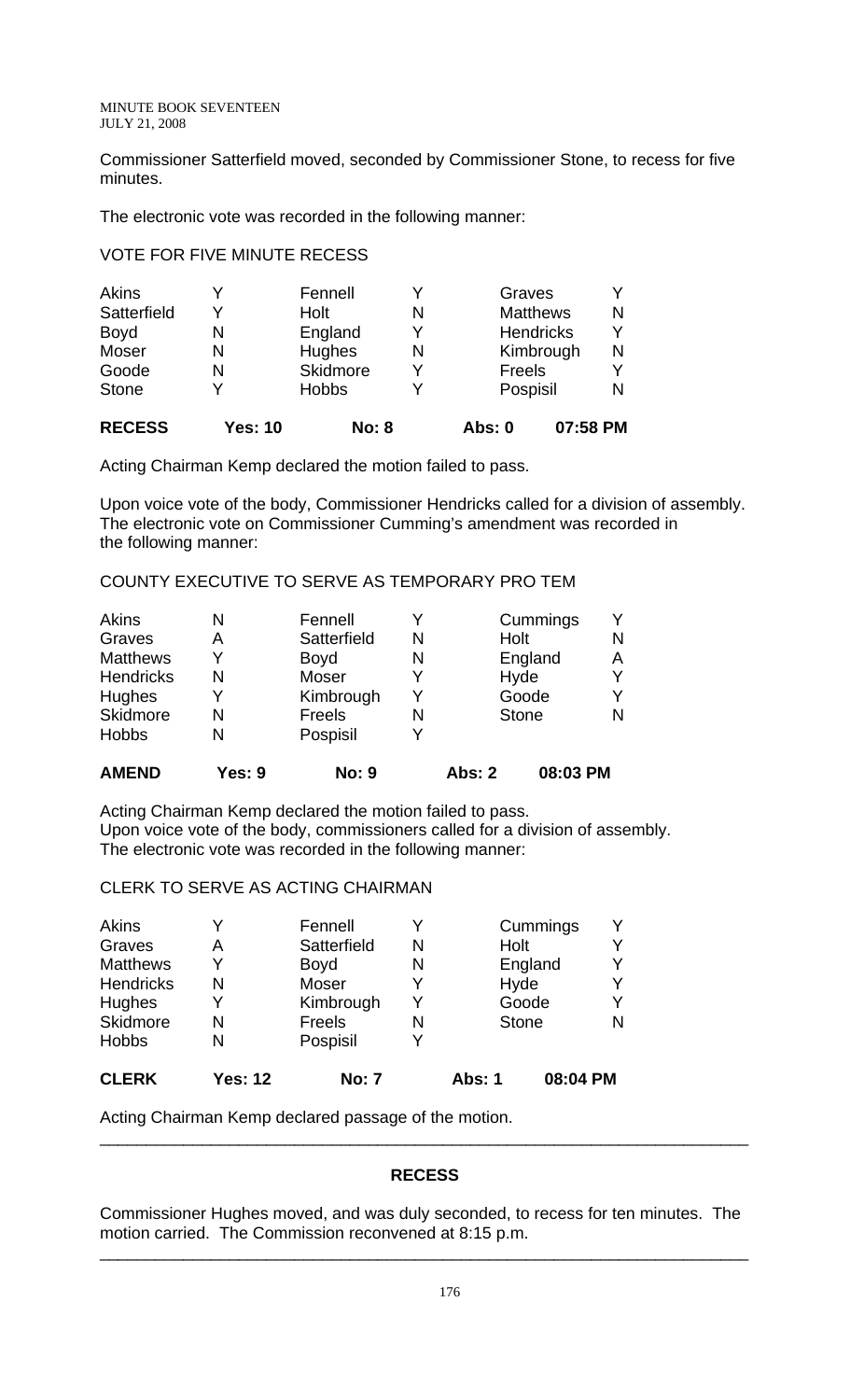# **ELECTION OF COMMITTEE ON COMMITTEES**

Commissioner Hendricks nominated Commissioner Skidmore.

Commissioner England nominated Commissioner Akins.

Commissioner Akins nominated Commissioner Pospisil who declined the nomination.

Commissioner Stone nominated Commissioner Satterfield.

Commissioner Akins nominated Commissioner Freels.

Commissioner Satterfield nominated Commissioner Boyd who declined the nomination. Commissioner Skidmore nominated Commissioner Hendricks who declined the nomination.

Commissioner Akins nominated Commissioner Graves.

Commissioner Holt moved, seconded by Commissioner Hughes, to defer 30 days and take the matter up next month. Ms. Dennen stated that the vote would require twothirds vote. Commissioner Holt moved to change his motion to state a referral instead of deferral. Commissioner Hughes agreed to the change.

The electronic vote was recorded in the following manner:

### REFER COMMITTEE ON COMMITTEES VOTE

| <b>Akins</b>     | N | Fennell      |   | Cummings     | N |
|------------------|---|--------------|---|--------------|---|
| Graves           | А | Satterfield  | N | Holt         |   |
| <b>Matthews</b>  | v | <b>Boyd</b>  | N | England      | N |
| <b>Hendricks</b> | N | <b>Moser</b> |   | Hyde         |   |
| Hughes           |   | Kimbrough    |   | Goode        |   |
| Skidmore         | N | Freels       |   | <b>Stone</b> |   |
| <b>Hobbs</b>     | N | Pospisil     |   |              |   |
|                  |   |              |   |              |   |

**REFER Yes: 10 No: 9 Abs: 1 08:23 PM**

Acting Chairman Kemp declared the motion failed to pass.

The electronic vote was recorded in the following manner:

### APPROVE COMMITTEE ON COMMITTEES

| Akins            |                | Fennell      | A |               | Cummings     |   |
|------------------|----------------|--------------|---|---------------|--------------|---|
| Graves           | v              | Satterfield  | Υ | Holt          |              | A |
| <b>Matthews</b>  | А              | <b>Boyd</b>  | Y |               | England      | v |
| <b>Hendricks</b> | Y              | Moser        | N |               | Hyde         | Α |
| <b>Hughes</b>    | Α              | Kimbrough    | А |               | Goode        | Α |
| Skidmore         | v              | Freels       |   |               | <b>Stone</b> | v |
| <b>Hobbs</b>     |                | Pospisil     |   |               |              |   |
| <b>COMM</b>      | <b>Yes: 11</b> | <b>No: 1</b> |   | <b>Abs: 8</b> | 08:25 PM     |   |

Acting Chairman Kemp declared no election and nominations not closed.

Commissioner Hobbs moved, seconded by Commissioner England, that the nominations cease and the slate previously nominated be elected by acclamation. Commissioner Hyde requested a roll call vote.

The Commission took a revote on the nominees. The electronic vote was recorded in the following manner:

APPROVE COMMITTEE ON COMMITTEES

| <b>Akins</b> | Fennell     | Cummings |  |
|--------------|-------------|----------|--|
| Graves       | Satterfield | Holt     |  |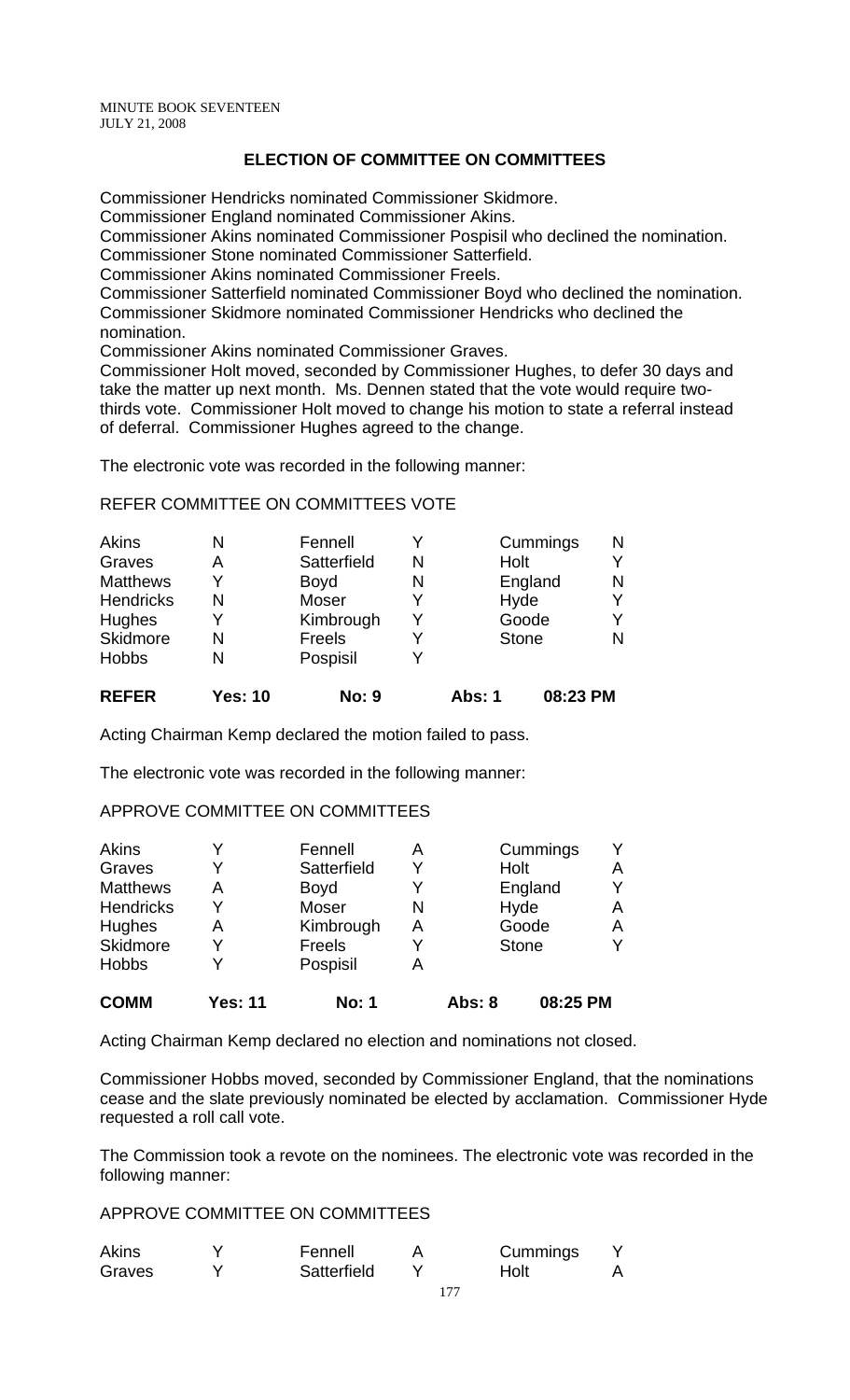| <b>COMM</b>      | <b>Yes: 10</b> | <b>No: 2</b>  |   | <b>Abs: 8</b> | 08:28 PM     |   |
|------------------|----------------|---------------|---|---------------|--------------|---|
| <b>Hobbs</b>     |                | Pospisil      |   |               |              |   |
| Skidmore         |                | <b>Freels</b> |   |               | <b>Stone</b> | v |
| Hughes           | Α              | Kimbrough     | А |               | Goode        | A |
| <b>Hendricks</b> |                | <b>Moser</b>  | N |               | Hyde         | А |
| <b>Matthews</b>  | А              | Boyd          | N |               | England      |   |

Acting Chairman Kemp declared no election.

Commissioner Hyde moved, seconded by Commissioner Holt, to refer the election of Committee on Committees. Acting Chairman Kemp stated that the vote will require twothirds vote. Upon voice vote of the body, the Chair declared the motion failed.

Commissioner Hobbs nominated Commissioners Satterfield, Skidmore, Freels, Akins and Graves.

Commissioner Satterfield nominated Commissioner England who withdrew his name from nomination.

Commissioner Freels withdrew his name from nomination.

Commissioner Stone re-nominated Commissioner Freels who accepted the nomination. Commissioner Goode moved, seconded by Commissioner Holt, to cease nominations. The motion carried by voice vote of the body.

Commissioners called for both voting by roll call and by group. The electronic vote to determine the method of voting was recorded in the following manner:

ROLL CALL VOTE-GREEN(Y) SLATE VOTE-WHITE(A)

| <b>Akins</b>     |                | Fennell      | Α |                | Cummings     |   |
|------------------|----------------|--------------|---|----------------|--------------|---|
| Graves           | Y              | Satterfield  | Y | Holt           |              | Α |
| <b>Matthews</b>  | А              | <b>Boyd</b>  | Α |                | England      | v |
| <b>Hendricks</b> | Y              | Moser        | А |                | Hyde         | Α |
| Hughes           | Α              | Kimbrough    | А |                | Goode        | A |
| Skidmore         | Y              | Freels       |   |                | <b>Stone</b> | v |
| <b>Hobbs</b>     |                | Pospisil     | A |                |              |   |
| <b>ROLL</b>      | <b>Yes: 10</b> | <b>No: 0</b> |   | <b>Abs: 10</b> | 08:43 PM     |   |

Acting Chairman Kemp declared the motion failed to pass.

The electronic vote was recorded in the following manner:

### APPROVE COMMITTEE ON COMMITTEES

| <b>COMM</b>      | <b>Yes: 10</b> | <b>No: 1</b> |   | <b>Abs: 8</b> | 08:45 PM     |   |
|------------------|----------------|--------------|---|---------------|--------------|---|
| Pospisil         | A              |              |   |               |              |   |
| Skidmore         | γ              | <b>Stone</b> |   |               | <b>Hobbs</b> | v |
| Hughes           | Α              | Kimbrough    | A |               | Goode        | Α |
| <b>Hendricks</b> | Υ              | Moser        | N |               | Hyde         | Α |
| <b>Matthews</b>  | А              | <b>Boyd</b>  |   |               | England      | v |
| Graves           | Y              | Satterfield  | Y | Holt          |              | Α |
| <b>Akins</b>     |                | Fennell      | Α |               | Cummings     | v |

Acting Chairman Kemp declared no election.

Commissioner Goode moved, seconded by Commissioner Moser, to refer the election. Commissioner Hobbs moved, seconded by Commissioner Skidmore, to move the Committee on Committee election to the heel of the agenda.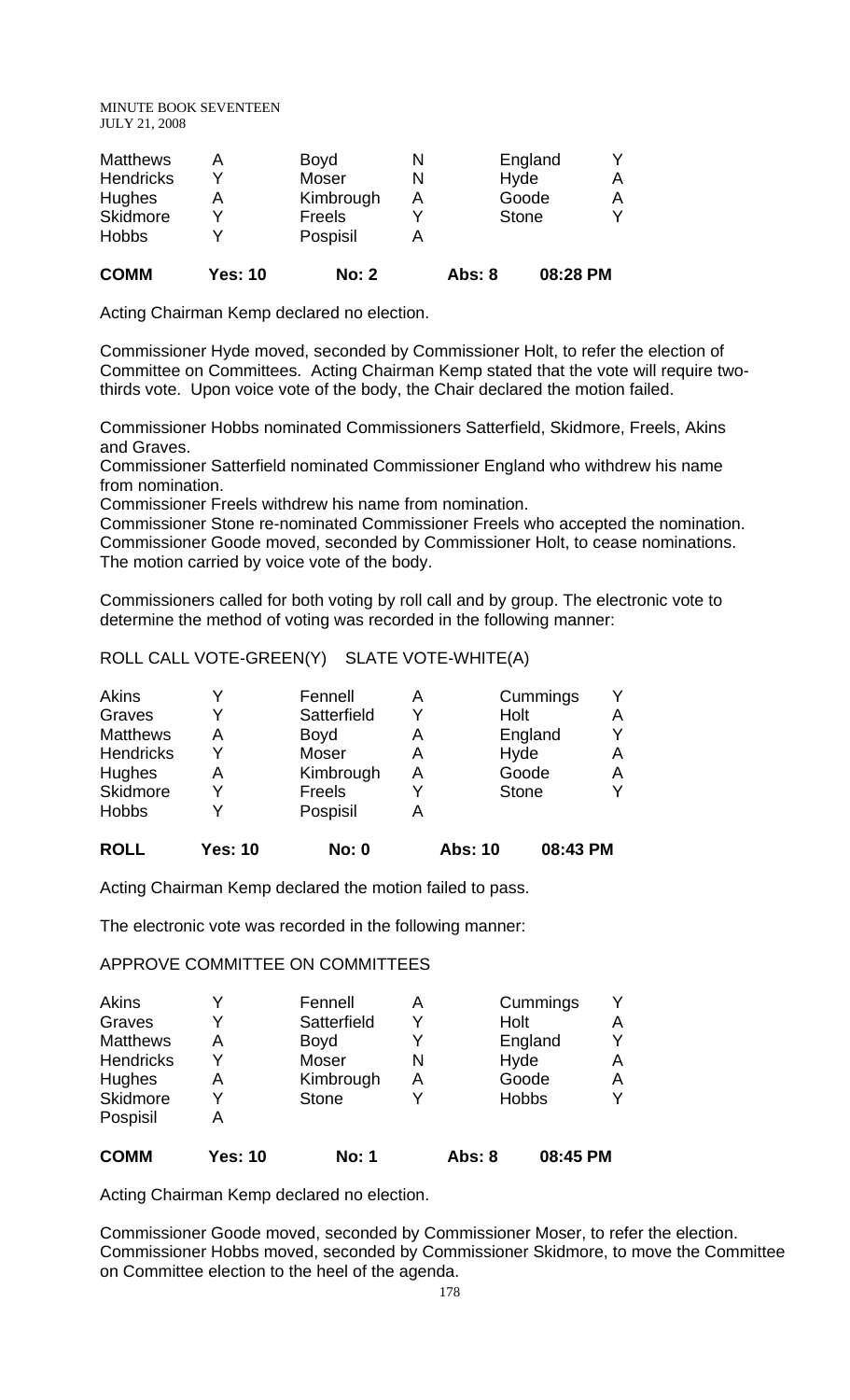Upon voice vote of the body, Chairman placed the matter on the voting board. The electronic vote was recorded in the following manner:

| <b>AMEND</b>     | <b>Yes: 13</b> | <b>No: 5</b>  |   | <b>Abs: 2</b> | 08:51 PM |   |
|------------------|----------------|---------------|---|---------------|----------|---|
| <b>Hobbs</b>     | Y              | Pospisil      |   |               |          |   |
| <b>Skidmore</b>  | Y              | <b>Freels</b> |   | <b>Stone</b>  |          |   |
| <b>Hughes</b>    | N              | Kimbrough     | N | Goode         |          | N |
| <b>Hendricks</b> | Y              | <b>Moser</b>  | N | Hyde          |          | N |
| <b>Matthews</b>  | А              | <b>Boyd</b>   |   |               | England  |   |
| Graves           | Y              | Satterfield   | Y | Holt          |          | А |
| <b>Akins</b>     | Y              | Fennell       |   |               | Cummings |   |

MOVE COMMITTEE ON COMMITTEES VOTE TO HEEL

Acting Chairman Kemp declared passage of the motion.

# **REPORT FROM COUNTY OFFICIALS**

 By motion of Commissioner Hughes, seconded by Commissioner Cummings, the commissioners approved unanimously the filing as received of the following reports: County Investments, County General Fund, County Debt Service Fund, County Highway Fund, County Capital Outlay Fund, School General Purpose Fund, School Federal Projects Fund, School Food Service Fund, Employee Health Insurance Trust Fund, Employee Dental Insurance Trust Fund, Casualty Insurance Trust Fund, County Trustee Funds, Special Reports: County Dental Insurance Claim Payments, County Health Insurance Claim Payments, County Property Tax Collections, County EMS Billing/Collections/Balances, County Sales Tax Collections, County Wheel Tax Collections, County Tax Rates/Property Values and County School Loan Program Rates. Approval of the filing of these records does not certify to the accuracy of the documents.

Acting Chairman Kemp introduced the following resolution:

# **0807-NOT A RESOLUTION TO APPROVE AND ACCEPT APPLICATIONS FOR NOTARY PUBLIC POSITIONS AND PERSONAL SURETY GUARANTORS**

 **WHEREAS,** according to the law of the State of Tennessee, an individual must apply for the office of notary public in the county of residence, or of their principal place of business; and

 **WHEREAS**, state statute requires personal sureties making bonds for notaries publics to be approved by the Sumner County Commission; and

 **WHEREAS,** said applicant must be approved by the County Commission assembled; and

 **–––––––––––––––––––––––––––––––––––––––––––––––––––––––––** 

 **WHEREAS,** Bill Kemp, Sumner County Clerk, has certified according to the records of his office that the persons named on the attached listing labeled "SUMNER COUNTY NOTARY PUBLIC APPLICATIONS and SURETY GUARANTORS" have duly applied for the positions so sought; and

# **BE IT FURTHER RESOLVED THAT THIS TAKE EFFECT FROM AND AFTER PASSAGE.**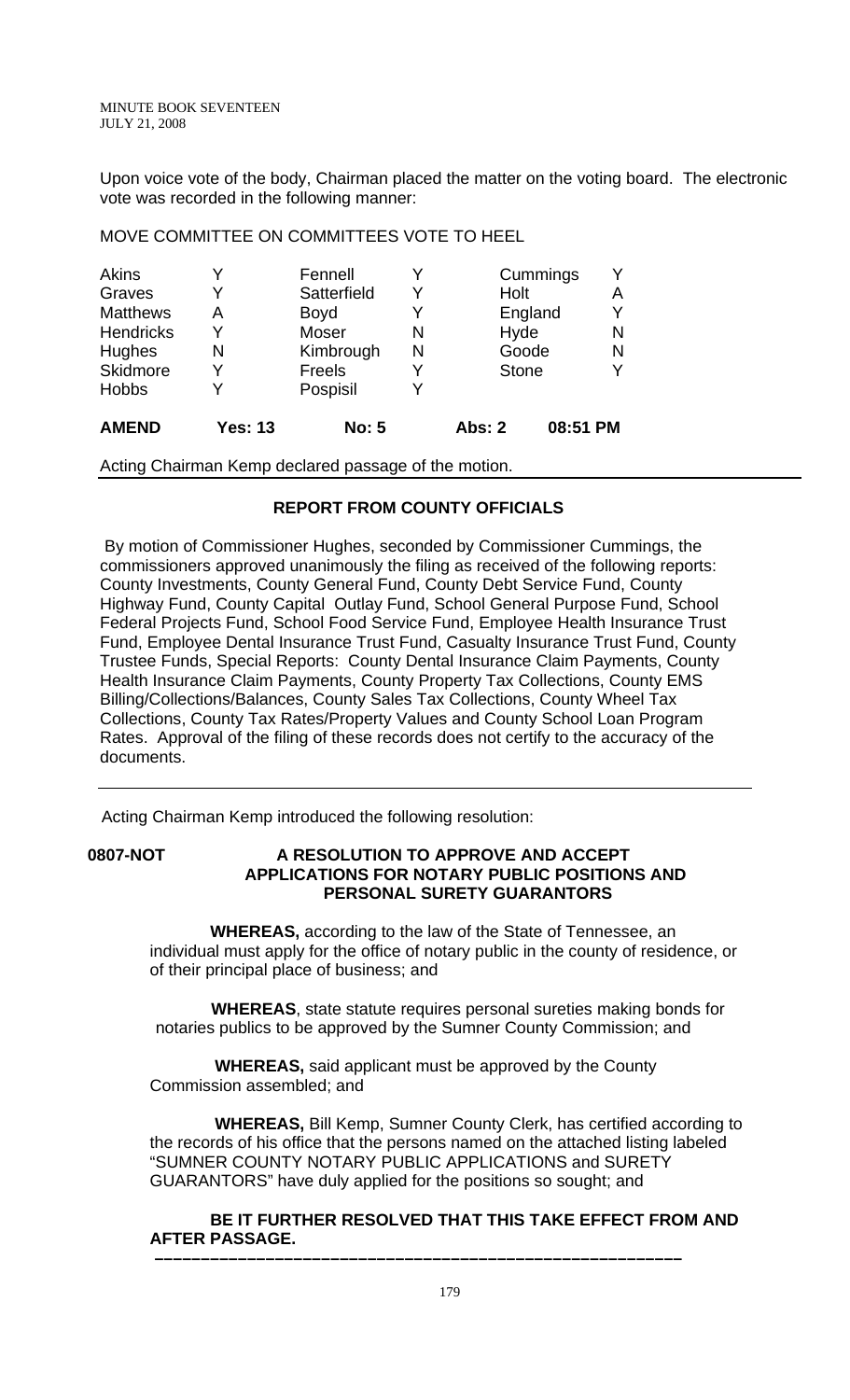Upon motion of Commissioner Matthews, seconded by Commissioner Fennell, voting was recorded in the following manner:

### APPROVE NOTARY APPLICATIONS

| 0807-NOT         |   | <b>Yes: 19</b> | <b>No: 0</b> | <b>Abs: 1</b> | 08:53 PM |
|------------------|---|----------------|--------------|---------------|----------|
| <b>Hobbs</b>     | Y | Pospisil       |              |               |          |
| <b>Skidmore</b>  | Y | Freels         | Y            | <b>Stone</b>  | А        |
| <b>Hughes</b>    | Y | Kimbrough      | Y            | Goode         | Y        |
| <b>Hendricks</b> | Y | <b>Moser</b>   | Y            | Hyde          | Y        |
| <b>Matthews</b>  | Y | <b>Boyd</b>    | Y            | England       | Y        |
| Graves           | Y | Satterfield    | Y            | Holt          | Y        |
| Akins            |   | Fennell        |              | Cummings      | Y        |

Acting Chairman Kemp declared election of Notaries Public.

# **COMMITTEE ON COMMITTEES**

Commissioner Matthews announced deferral of appointments to the Sumner County Regional Airport Authority.

 $\overline{\phantom{a}}$  , and the contribution of the contribution of the contribution of the contribution of the contribution of the contribution of the contribution of the contribution of the contribution of the contribution of the

Commissioner Matthews announced deferral of the appointments to the Board of Tourism to fill the expiring terms of John Pennington and Sandy Stucky.

Commissioner Matthews announced the appointments next month to the Ethics Committee and Sheriff's Civil Service Board.

\_\_\_\_\_\_\_\_\_\_\_\_\_\_\_\_\_\_\_\_\_\_\_\_\_\_\_\_\_\_\_\_\_\_\_\_\_\_\_\_\_\_\_\_\_\_\_\_\_\_\_\_\_\_\_\_\_\_\_\_\_\_\_\_\_\_\_\_\_\_

# **HIGHWAY COMMISSION**

Commissioner Graves introduced the following resolution and moved for approval. Commissioner Hobbs seconded the motion.

### **0807-02 A RESOLUTION ENDORSING THE OPTONS OFFERED BY THE CUMBERLAND LAND HOLDINGS, LLC. (AKA "THE LOCKET")**

 **BE IT RESOLVED** by the Sumner County Board of County Commissioners, meeting in regular session on this the 18<sup>th</sup> day of August, 2008 that this body does hereby endorse the options (attached herewith as Exhibit A) offered by the Cumberland Land Holdings, LLC (AKA "The Locket") as to all topics except the offer of bridge improvement funds and asserting that the proposal should be expanded to include payment by the Locket of the entire cost of the Bates Creek bridge project.

Commissioner Fennell moved, seconded by Commissioner Holt, to amend to adopt the letter dated June 28, 2008 sent from George F. Johnson of the Lockett Project. The letter would be the contractual agreement between the developer and the County.

Commissioner Graves moved, Commissioner Fennell seconded, to have the developer pay the \$750.00 road fees until the bridge and road improvements are made. Commissioner Graves clarified his motion stating that the road fees would be paid to the developer. Commissioner Fennell agreed to incorporate the amendment into his amendment. The commissioner seconding the motion agreed, as well.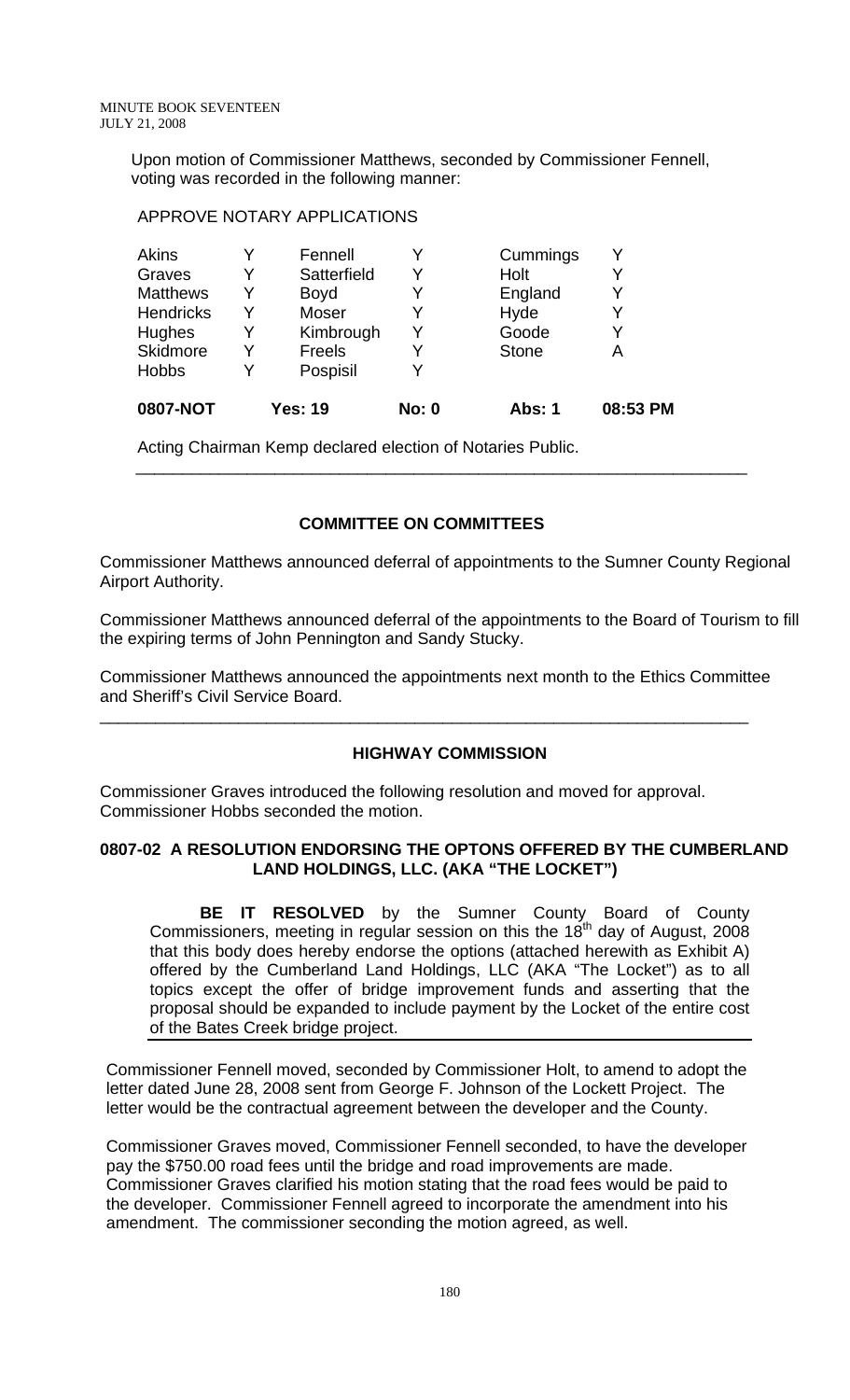County Executive Hall stated that the estimated cost to build the bridge would be \$330,000.00 for engineering, design and construction.

Commissioner Fennell moved, seconded by Commissioner Goode, to suspend the rules to hear from Mr. Johnson on the project.

The electronic vote was recorded in the following manner:

SUSPEND THE RULES TO HEAR FROM DEVELOPER

| <b>SUSPEND</b>   |   | <b>Yes: 13</b> | <b>No: 7</b> | <b>Abs: 0</b> | 09:28 PM |
|------------------|---|----------------|--------------|---------------|----------|
| <b>Hobbs</b>     | N | Pospisil       | v            |               |          |
| Skidmore         | N | Freels         | N            | <b>Stone</b>  | N        |
| Hughes           |   | Kimbrough      | Y            | Goode         | Y        |
| <b>Hendricks</b> | N | Moser          | v            | Hyde          | Y        |
| <b>Matthews</b>  | Y | <b>Boyd</b>    | Y            | England       | N        |
| Graves           | Y | Satterfield    | Y            | Holt          | Y        |
| Akins            | N | Fennell        |              | Cummings      | Y        |

Acting Chairman Kemp declared the motion failed to pass by the necessary two-thirds vote.

Commissioner Fennell moved, seconded by Commissioner Goode, to refer the matter to Highway Commission for further review.

The electronic vote was recorded in the following manner:

### REFER REZONING

| 0807-02REFER     |   | <b>Yes: 13</b> | <b>No: 6</b> | Abs: 1       | 09:33 PM |
|------------------|---|----------------|--------------|--------------|----------|
| <b>Hobbs</b>     | N | Pospisil       |              |              |          |
| Skidmore         | N | Freels         |              | <b>Stone</b> | N        |
| <b>Hughes</b>    |   | Kimbrough      |              | Goode        |          |
| <b>Hendricks</b> | N | Moser          |              | Hyde         |          |
| <b>Matthews</b>  |   | <b>Boyd</b>    |              | England      | N        |
| Graves           |   | Satterfield    | N            | Holt         |          |
| <b>Akins</b>     | Α | Fennell        |              | Cummings     |          |

Acting Chairman Kemp declared the motion to refer passed. The rezoning of the Lockett Project was re-docketed for August 18, 2008.

\_\_\_\_\_\_\_\_\_\_\_\_\_\_\_\_\_\_\_\_\_\_\_\_\_\_\_\_\_\_\_\_\_\_\_\_\_\_\_\_\_\_\_\_\_\_\_\_\_\_\_\_\_\_\_\_\_\_\_\_\_\_\_\_\_\_\_\_\_\_\_

Commissioner Graves introduced the following resolution and moved, seconded by Commissioner Hobbs, to approve the foregoing:

### **0807-07 A RESOLUTION APPROPRIATING ONE MILLION DOLLARS FROM THE HOSPITAL RESERVE FUND ("HOSPITAL FUND") TO THE ROAD IMPROVEMENT AND CONSTRUCTION ESCROW FUND ("ROAD ESCROW FUND") AS SEED MONEY TO BE USED TO FUND INITIAL ELIGIBLE ROAD PROJECTS, WITH ANY INTEREST EARNED TO BE ANNUALLY RETURNED TO THE HOSPITAL FUND AND ANY ROAD ESCROW FEES COLLECTED TO REMAIN IN THE ROAD ESCROW FUND FOR FUTURE ROAD NEEDS**

 **WHEREAS,** this body previously passed Resolution 0712-09 creating the County Road Escrow Fee as well as permanently designated account to be known as the Road Escrow Fund; and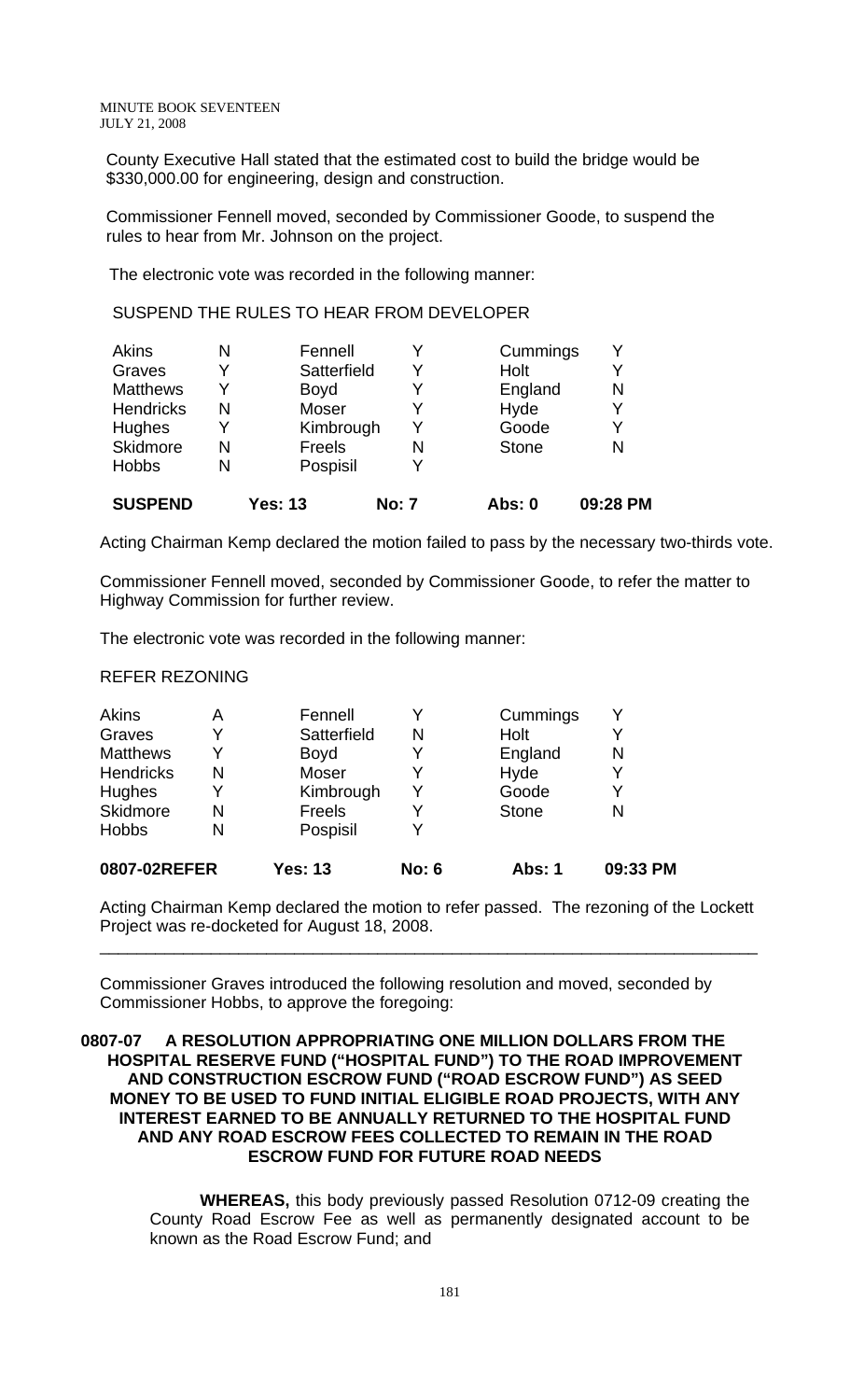**WHEREAS,** the road needs of this county are great and persist as new growth in the area continues; and

**WHEREAS**, the Road Escrow Fund will help to construct new roads as well as much needed improvements to existing roads but as a new fund will not yet be able to offer any relief to this very pressing problem.

**NOW, THEREFORE BE IT RESOLVED** by the Sumner County Board of County Commissioners meeting in regular session on this the  $21<sup>st</sup>$  day of July, 2008 that this body does hereby appropriate to the Road Escrow Fund One Million Dollars from the Hospital Fund to be used for present eligible road projects; and

 **BE IT FURTHER RESOLVED** that any interest earned from this one million dollar contribution shall be returned annually to the Hospital Fund; and

**BE IT FURTHER RESOLVED** that any Road Escrow Fees paid shall be placed in the Road Escrow Fund for future necessary road needs.

Commissioner Goode moved, seconded by Commissioner Holt, to amend the resolution to use the \$750.00 road fees to re-pay the \$1 million back to the Hospital Fund.

The electronic vote was recorded in the following manner:

AMEND 0807-07 REPAY WITH ROAD FEES

| 0807-07AMEND     |   | <b>Yes: 11</b> | <b>No: 8</b> | <b>Abs: 1</b> | 09:46 PM |
|------------------|---|----------------|--------------|---------------|----------|
| <b>Hobbs</b>     |   | Pospisil       |              |               |          |
| Skidmore         | N | Freels         | А            | <b>Stone</b>  | N        |
| Hughes           |   | Kimbrough      | v            | Goode         |          |
| <b>Hendricks</b> |   | Moser          | N            | Hyde          | Y        |
| <b>Matthews</b>  |   | <b>Boyd</b>    | N            | England       | N        |
| Graves           |   | Satterfield    | N            | Holt          |          |
| Akins            | N | Fennell        |              | Cummings      | N        |

Acting Chairman Kemp declared the motion failed to pass.

The electronic vote was recorded in the following manner:

### APPROVE 0807-07

| Akins            | N              | Fennell       |   |              | Cummings | N |
|------------------|----------------|---------------|---|--------------|----------|---|
| Graves           | Y              | Satterfield   | N | Holt         |          |   |
| <b>Matthews</b>  | Y              | <b>Boyd</b>   | N | England      |          | N |
| <b>Hendricks</b> | Y              | <b>Moser</b>  | N | Hyde         |          | Y |
| <b>Hughes</b>    | Y              | Kimbrough     | Y | Goode        |          | Α |
| Skidmore         | N              | <b>Freels</b> | N | <b>Stone</b> |          | N |
| <b>Hobbs</b>     | Y              | Pospisil      |   |              |          |   |
| 0807-07          | <b>Yes: 10</b> | <b>No: 9</b>  |   | Abs: 1       | 09:53 PM |   |

Acting Chairman Kemp declared the motion failed to pass.

### **EDUCATION COMMITTEE**

**\_\_\_\_\_\_\_\_\_\_\_\_\_\_\_\_\_\_\_\_\_\_\_\_\_\_\_\_\_\_\_\_\_\_\_\_\_\_\_\_\_\_\_\_\_\_\_\_\_\_\_\_\_\_\_\_\_\_\_\_\_\_\_\_\_\_\_\_\_\_** 

Commissioner Hughes reported the Committee did not meet in July due to the death of R.J. "Hank" Thompson.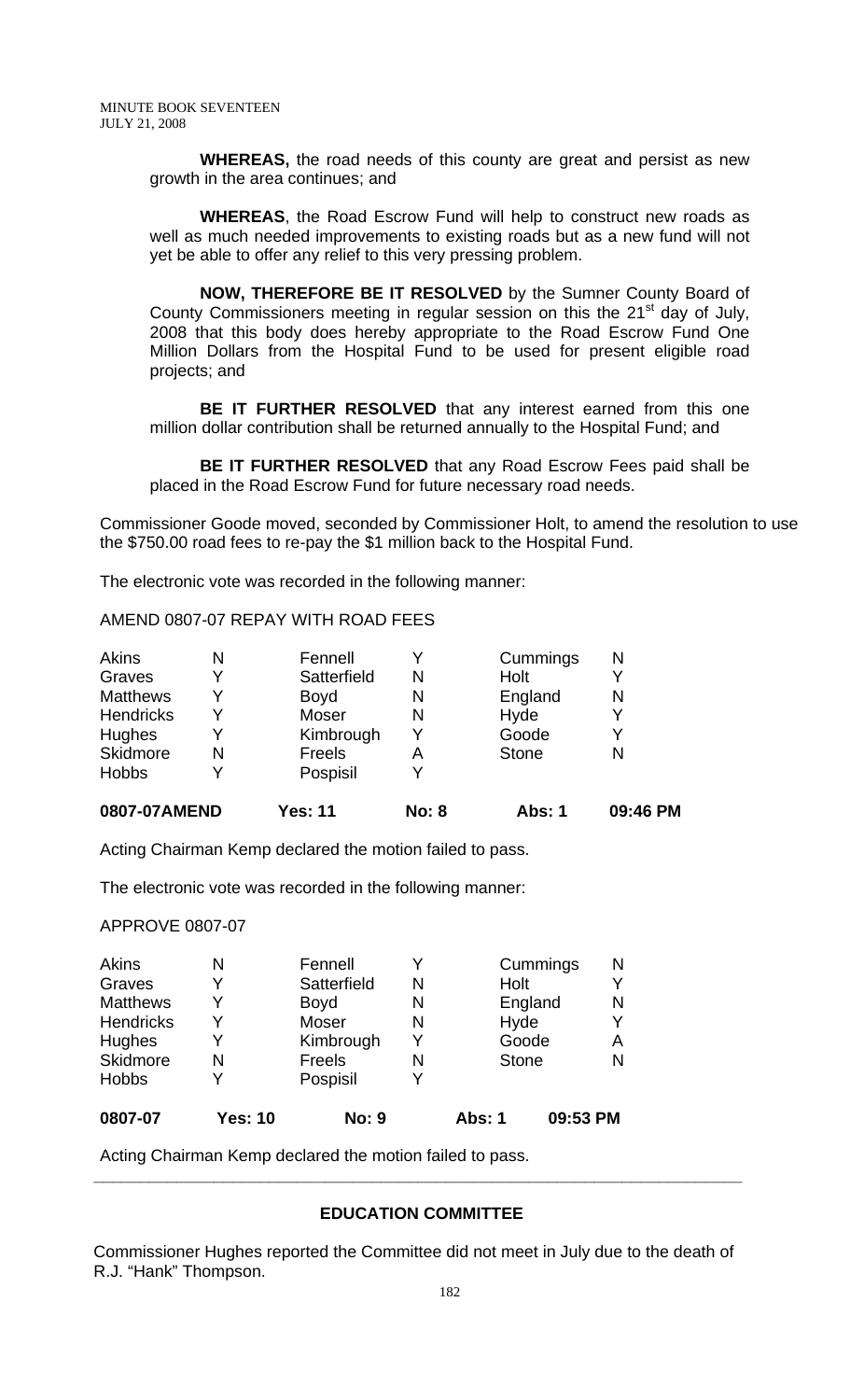# **GENERAL OPERATIONS COMMITTEE**

**\_\_\_\_\_\_\_\_\_\_\_\_\_\_\_\_\_\_\_\_\_\_\_\_\_\_\_\_\_\_\_\_\_\_\_\_\_\_\_\_\_\_\_\_\_\_\_\_\_\_\_\_\_\_\_\_\_\_\_\_\_\_\_\_\_\_\_\_\_** 

Commissioner Holt brought forth the concern of committee members that the Budget Committee are not funding two additional maintenance personnel previously approved by the County Commission.

 **\_\_\_\_\_\_\_\_\_\_\_\_\_\_\_\_\_\_\_\_\_\_\_\_\_\_\_\_\_\_\_\_\_\_\_\_\_\_\_\_\_\_\_\_\_\_\_\_\_\_\_\_\_\_\_\_\_\_\_\_\_\_\_\_\_\_\_\_\_** 

# **EMERGENCY SERVICES COMMITTEE**

Commissioner Hughes reported the Committee did not meet in July due to the death of the County Executive R.J. "Hank" Thompson.

**\_\_\_\_\_\_\_\_\_\_\_\_\_\_\_\_\_\_\_\_\_\_\_\_\_\_\_\_\_\_\_\_\_\_\_\_\_\_\_\_\_\_\_\_\_\_\_\_\_\_\_\_\_\_\_\_\_\_\_\_\_\_\_\_\_\_\_\_\_** 

# **PUBLIC WORKS COMMITTEE**

There was no report from the Public Works Committee.

# **LEGISLATIVE COMMITTEE**

**\_\_\_\_\_\_\_\_\_\_\_\_\_\_\_\_\_\_\_\_\_\_\_\_\_\_\_\_\_\_\_\_\_\_\_\_\_\_\_\_\_\_\_\_\_\_\_\_\_\_\_\_\_\_\_\_\_\_\_\_\_\_\_\_\_\_\_\_\_** 

Commissioner Hyde introduced the following resolution and moved for approval. Commissioner Hughes seconded the motion.

### **0807-03 A RESOLUTION CREATING A SPECIAL SCHOOL ATHLETIC FACILITY FUND WHICH SHALL BE DISTRIBUTED ON AN AS NEED BASIS PURSUANT TO THE APPLICATION PROCESS CREATED BY THIS BODY**

**BE IT RESOLVED** by the Sumner County Board of County Commissioners meeting in regular session of this the 21st day of July, 2008 that this body does hereby create a special purpose fund, which shall be used for outdoor athletic facilities and so designated as the "Athletic Facility Fund"; and

**BE IT FURTHER RESOLVED** that the Athletic Facility Fund shall be used annually to fund creation, renovation and maintenance of county athletic facilities pursuant to the following:

- (1) Funds shall be distributed annually on an as needed basis.
- (2) Any facility, location or organization seeking funds shall make application in the manner prescribed by this body.
- (3) Each applicant must include the following information:
- (a) A true estimate of the cost of the project and how that cost was determined;
- (b) The source of revenue for the project, how the source was estimated and how the funds will be raised;
- (c) A summary of the need, including the number of users. Community use of the facility should be noted;
- (d) A summary of how matching funds will be raised and collected.
- (4) Applications shall be received between July 1 and December 1 of each fiscal year with no project to be funded until after December 31<sup>st</sup> of that year.
- (5) All grants shall be funded on a dollar for dollar matching basis. While land, inkind and labor donations are encouraged, these contributions will not be accepted toward the Athletic Facility Fund donation calculation.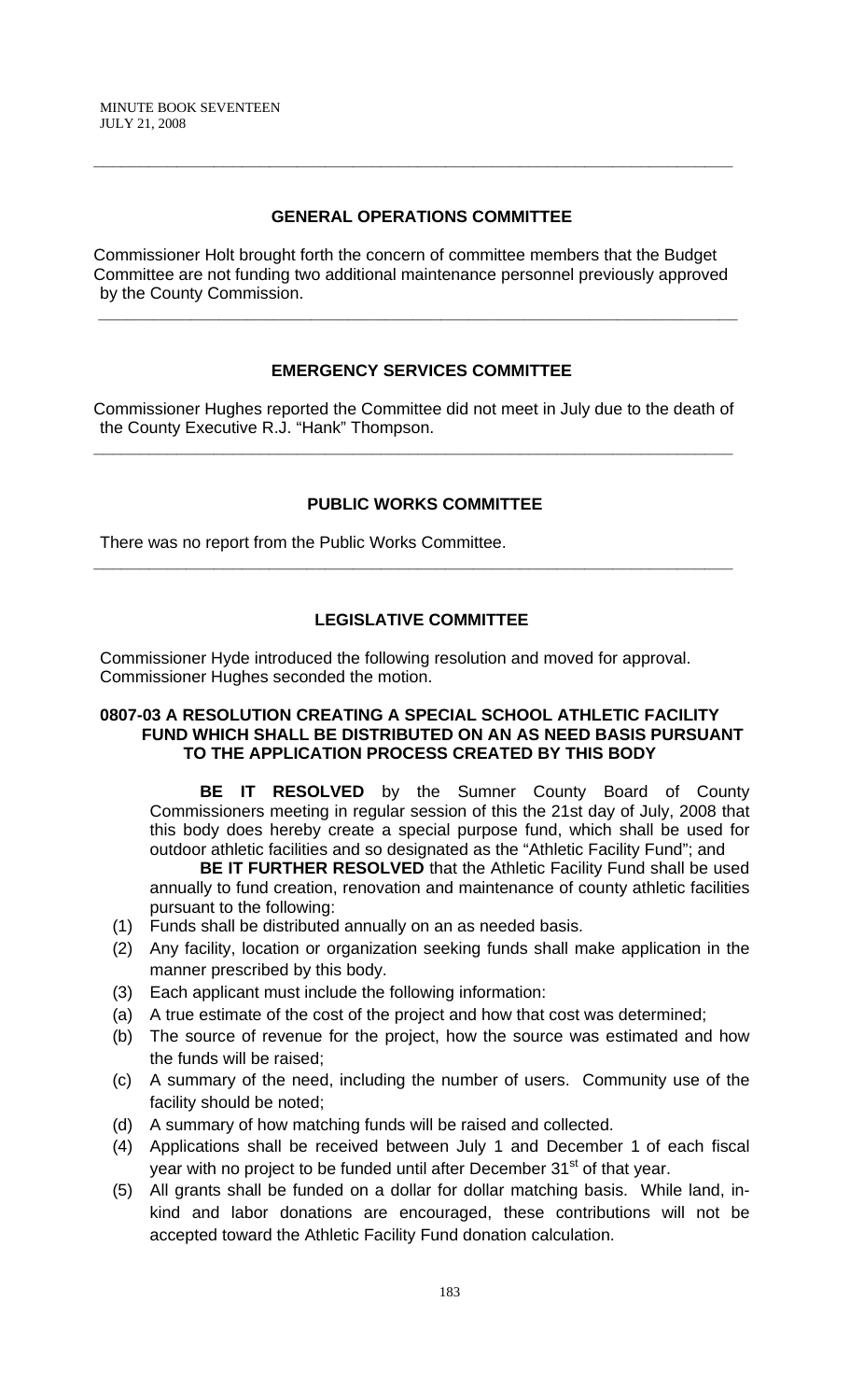- (6) Nothing is this resolution will preclude any organization from seeking an interestfree loan for athletic facilities. However, this body will no longer forgive such loans and any such financing must be repaid within five (5) years.
- (7) Athletic Facility Fund Applicants must first present their request to the Education Committee, after approval by that committee; the request must be affirmed by the Budget Committee and the approved by the full Commission.
- (8) Athletic Facility Fund donations shall be awarded based on need and the overall picture of all applicants that year for the available sums.
- (9) Funds can only be requested for capital projects.
- (10) No request can be brought to the County Commission until it has been first considered by the Board of Education.

**BE IT FURTHER RESOLVED** that the June 2008 applications of \$69,900.88 by Westmoreland High School and \$231,000.00 by Merrol Hyde Magnet School for capital projects shall be excluded from this process and these two schools should re-present, within this fiscal year (08-09), their proposals to the appropriate county committees to seek funding.

**BE IT FURTHER RESOLVED** that this resolution should be included in the administrative policy manual.

\_\_\_\_\_\_\_\_\_\_\_\_\_\_\_\_\_\_\_\_\_\_\_\_\_\_\_\_\_\_\_\_\_\_\_\_\_\_\_\_\_\_\_\_\_\_\_\_\_\_\_\_\_\_\_\_\_\_\_\_\_\_\_\_

 Commissioner Akins moved, seconded by Commissioner Fennell, to amend the resolution to exclude \$69,000.00 from the Westmoreland High School project from the criteria listed in the resolution.

The electronic vote was recorded in the following manner:

### EXCLUDE WESTMORELAND HIGH PROJECT

| Yes: 16       | No: 4 | Abs: 0       | 10:09 PM |
|---------------|-------|--------------|----------|
| Pospisil      | v     |              |          |
| <b>Freels</b> | N     | <b>Stone</b> |          |
| Kimbrough     | Y     | Goode        |          |
| Moser         | Y     | Hyde         |          |
| <b>Boyd</b>   |       | England      |          |
| Satterfield   |       | Holt         |          |
| Fennell       |       | Cummings     | N        |
|               |       |              |          |

Acting Chairman Kemp declared passage of the amendment. The amendment is reflected in the previous resolution.

 Commissioner Hyde moved, seconded by Commissioner Goode, to pull out the Merrell Hyde Magnet School request for soccer facilities and a field.

The electronic vote was recorded in the following manner:

# EXCLUDE MAGNET SCHOOL PROJECT

| <b>Akins</b>     |   | Fennell       |   | Cummings     |   |
|------------------|---|---------------|---|--------------|---|
| Graves           |   | Satterfield   | N | Holt         |   |
| <b>Matthews</b>  | N | Boyd          | v | England      |   |
| <b>Hendricks</b> | А | <b>Moser</b>  |   | Hyde         |   |
| <b>Hughes</b>    |   | Kimbrough     | v | Goode        |   |
| Skidmore         | ∨ | <b>Freels</b> | v | <b>Stone</b> | N |
| <b>Hobbs</b>     |   | Pospisil      |   |              |   |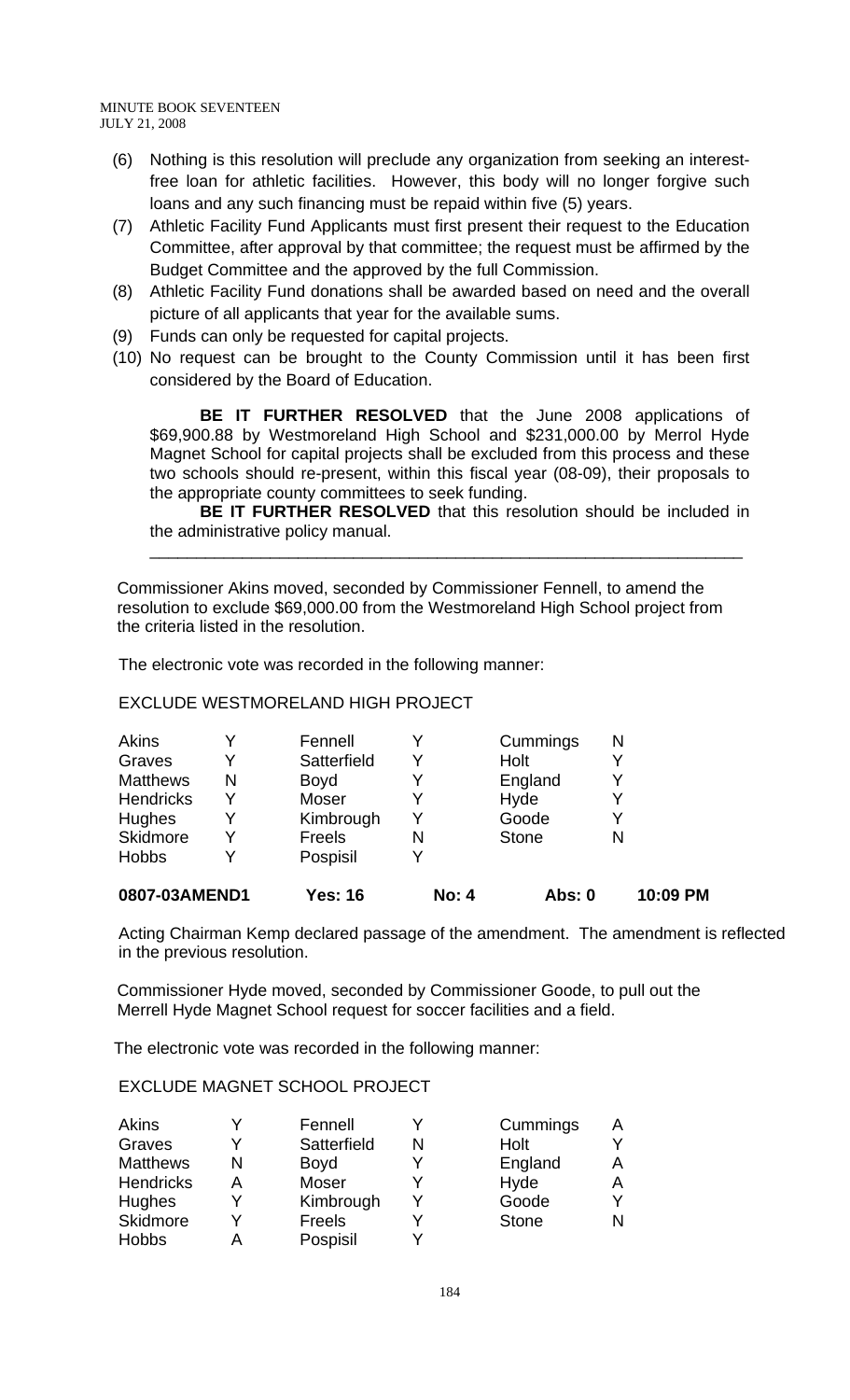### **0807-03AMEND2 Yes: 12 No: 3 Abs: 5 10:13 PM**

Acting Chairman Kemp declared passage of the amendment. The amendment is reflected in the resolution.

Commissioner Hughes moved, seconded by Commissioner Moser, to remove the \$100,000.00 in funding from the resolution.

The electronic vote was recorded in the following manner:

### REMOVE FUNDING SOURCE

| 0807-03AMEND3    |   | <b>Yes: 13</b> | <b>No: 5</b> | <b>Abs: 2</b> |   | 10:17 PM |
|------------------|---|----------------|--------------|---------------|---|----------|
| <b>Hobbs</b>     | N | Pospisil       | v            |               |   |          |
| Skidmore         | N | Freels         | Y            | <b>Stone</b>  | А |          |
| Hughes           | Y | Kimbrough      | Y            | Goode         |   |          |
| <b>Hendricks</b> | A | <b>Moser</b>   | Y            | Hyde          | N |          |
| <b>Matthews</b>  | Y | <b>Boyd</b>    | Y            | England       | N |          |
| Graves           | v | Satterfield    | N            | Holt          |   |          |
| Akins            | v | Fennell        |              | Cummings      |   |          |

Acting Chairman Kemp declared passage of the amendment.

The electronic vote was recorded in the following manner:

### APPROVE 0807-03 AS AMENDED

| 0807-03          | <b>Yes: 12</b> | <b>No: 8</b> |   | Abs: 0       | 10:17 PM |
|------------------|----------------|--------------|---|--------------|----------|
| <b>Hobbs</b>     | N              | Pospisil     |   |              |          |
| Skidmore         | N              | Freels       | N | <b>Stone</b> | N        |
| Hughes           | Y              | Kimbrough    | Y | Goode        | Y        |
| <b>Hendricks</b> | N              | Moser        |   | Hyde         | v        |
| <b>Matthews</b>  | N              | Boyd         |   | England      | N        |
| Graves           | Y              | Satterfield  | N | Holt         | v        |
| <b>Akins</b>     |                | Fennell      |   | Cummings     | Y        |

Acting Chairman Kemp declared the motion approved by the body.

 Commissioner Hyde introduced the following resolution and moved for approval. Commissioner Hughes seconded the motion.

 $\overline{\phantom{a}}$  , and the contribution of the contribution of the contribution of the contribution of the contribution of the contribution of the contribution of the contribution of the contribution of the contribution of the

#### **0807-04 A RESOLUTION IMPLEMENTING AND PLACING INTO PRACTICE THE SUMNER COUNTY ADMISTRATIVE POLICY MANUAL AS CREATED BY RESOLUTION 0711-04 OF THIS BODY**

**BE IT RESOLVED** by the Sumner County Board of County Commissioners meeting in regular session on this the 21st day of July, 2008, that this body does hereby implement and place into the practice

### **THE SUMNER COUNTY ADMINISTRATIVE POLICY MANUAL**

as created by Resolution 0711-04 of this body and attached herewith as an exhibit to this resolution; and

**BE IT FURTHER RESOLVED** that this Manual shall be used for all specially designated future resolutions and actions of this body.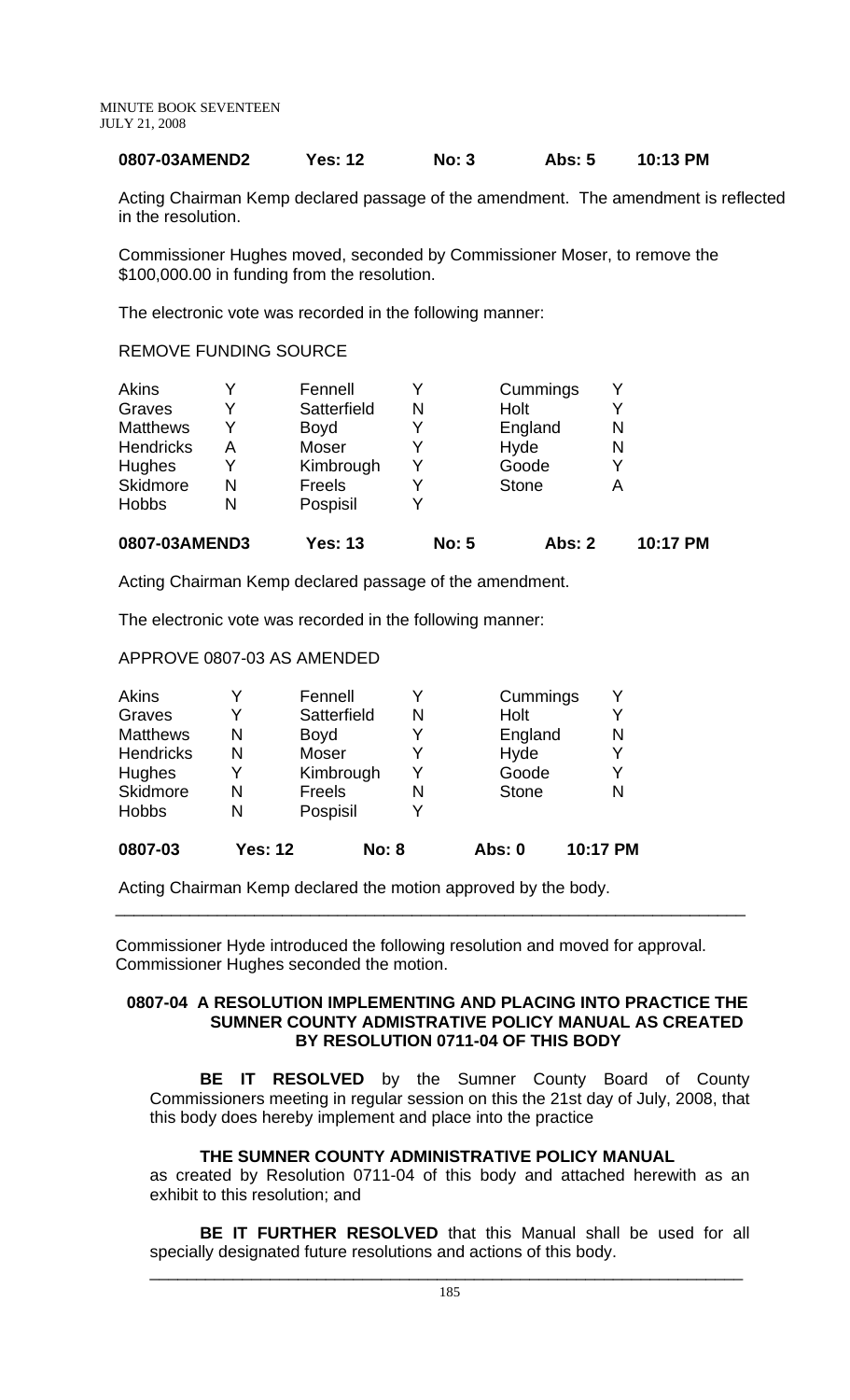The electronic vote was recorded in the following manner:

APPROVE 0807-04

| 0807-04          | <b>Yes: 20</b> | <b>No: 0</b>  |   | <b>Abs: 0</b> | 10:19 PM |
|------------------|----------------|---------------|---|---------------|----------|
| <b>Hobbs</b>     | v              | Pospisil      | Y |               |          |
| Skidmore         | Y              | <b>Freels</b> | Y | <b>Stone</b>  | Y        |
| <b>Hughes</b>    | Y              | Kimbrough     | Y | Goode         | Y        |
| <b>Hendricks</b> | Y              | Moser         | Y | Hyde          | Y        |
| <b>Matthews</b>  | Y              | <b>Boyd</b>   | Y | England       | Y        |
| Graves           | Y              | Satterfield   |   | Holt          | Y        |
| <b>Akins</b>     |                | Fennell       |   | Cummings      | Y        |

Acting Chairman Kemp declared passage of the motion.

 Commissioner Hyde introduced the following resolution and moved for approval. Commissioner Goode seconded the motion.

\_\_\_\_\_\_\_\_\_\_\_\_\_\_\_\_\_\_\_\_\_\_\_\_\_\_\_\_\_\_\_\_\_\_\_\_\_\_\_\_\_\_\_\_\_\_\_\_\_\_\_\_\_\_\_\_\_\_\_\_\_\_\_\_\_\_

### **0807-05 A RESOLUTION TO AMEND THE POLICIES OF THE FINANCIAL MANAGEMENT ACT TO MODIFY THE MEMBERSHIP OF THE FINANCIAL MANAGEMENT COMMITTEE TO NAME THE CHAIRMAN OF THE BUDGET COMMITTEE AS A STANDING MEMBER**

**WHEREAS,** the private act which covers the finances of Sumner County, known as the Sumner County Financial Management Act, addresses the various financial decisions and investments made for the county; and

**WHEREAS,** the complex economic decisions of this county, overseen by the Financial Management Committee should be understood and followed by the Budget Committee.

**THEREFORE, BE IT RESOLVED,** by the Sumner County Board of County Commissioners, meeting in regular session on this the 21<sup>st</sup> day of July, 2008 that this body does hereby amend the rules of committee structure to modify the Financial Management membership to require that the chairman of the Budget Committee become a standing member of that committee.

**BE IT FURTHER RESOLVED,** that the standing rules of this commission are amended at SECTION D (12) (a) at the second paragraph to add the following language at the end of the sentence

 …. "with one member being the chairman of the budget committee."

\_\_\_\_\_\_\_\_\_\_\_\_\_\_\_\_\_\_\_\_\_\_\_\_\_\_\_\_\_\_\_\_\_\_\_\_\_\_\_\_\_\_\_\_\_\_\_\_\_\_\_\_\_\_\_\_\_\_\_\_\_\_\_\_

The electronic vote was recorded in the following manner:

### APPROVE 0807-05

| 0807-05         |   | <b>Yes: 15</b> | <b>No: 1</b> | Abs: 2           | 10:23 PM |
|-----------------|---|----------------|--------------|------------------|----------|
| Freels          |   | <b>Stone</b>   | Y            | Pospisil         |          |
| Kimbrough       | Y | Goode          | Y            | Skidmore         | N        |
| Moser           |   | Hyde           | Y            | Hughes           |          |
| <b>Matthews</b> | Y | <b>Boyd</b>    | Y            | <b>Hendricks</b> | А        |
| Graves          | А | Satterfield    | Y            | Holt             |          |
| Akins           |   | Fennell        |              | Cummings         |          |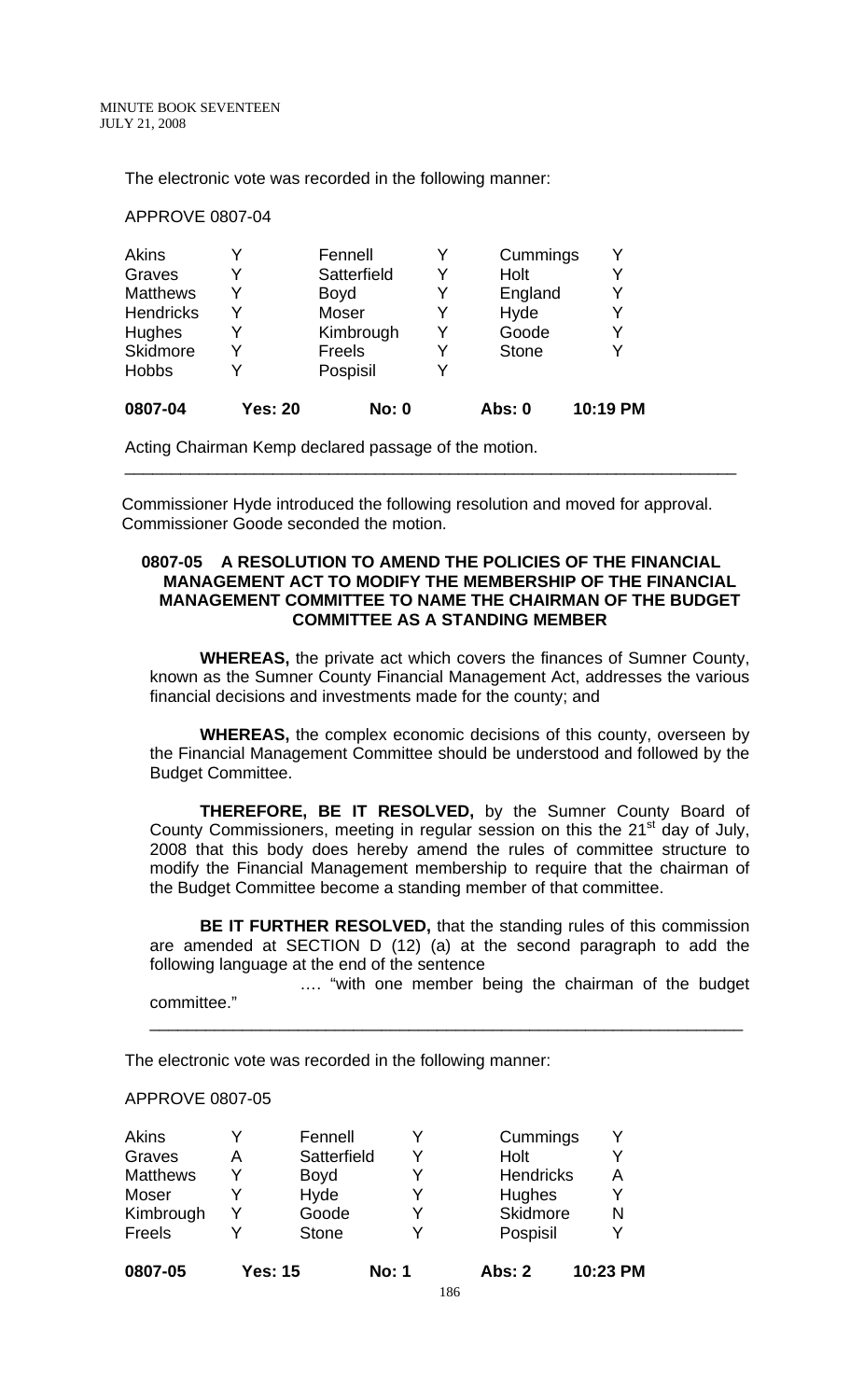Acting Chairman Kemp declared the motion failed to pass by the necessary two-thirds vote.

Being on the prevailing side, Commissioner Skidmore moved, seconded by Commissioner Holt, to reconsider the previous motion. The motion carried by voice vote of the body.

The electronic vote was recorded in the following manner:

#### REVOTE 0807-05

| <b>REVOTE</b>    |   | <b>Yes: 15</b> | <b>No: 1</b> | Abs: 4       | 10:25 PM |
|------------------|---|----------------|--------------|--------------|----------|
| <b>Hobbs</b>     | A | Pospisil       |              |              |          |
| Skidmore         |   | Freels         |              | <b>Stone</b> | V        |
| Hughes           | Y | Kimbrough      | Y            | Goode        | Y        |
| <b>Hendricks</b> | А | Moser          |              | Hyde         | v        |
| <b>Matthews</b>  | Y | <b>Boyd</b>    |              | England      | A        |
| Graves           | А | Satterfield    | N            | Holt         | V        |
| <b>Akins</b>     |   | Fennell        | Y            | Cummings     | v        |

Acting Chairman Kemp declared the motion failed to receive the necessary two-thirds majority.

### **BUDGET COMMITTEE**

Commissioner Moser introduced the following resolution and moved for approval. Commissioner Holt seconded the motion.

### **0806-04 A RESOLUTION APPROPRIATING \$295,000.00 FROM THE HOSPITAL RESERVE FUNDS ACCOUNT TO THE AIRPORT AUTHORITY ACCOUNT**

**BE IT RESOLVED** by the Sumner County Board of County Commissioners meeting in regular session on this the 21st day of July, 2008 that this body hereby appropriates \$295,000.00 from the Hospital Reserve Funds Account (101-35115) to the Airport Authority Account (101-58220-316) as matching funds for Federal grants.

Passed first reading June 16, 2008

Commissioner Stone moved, Commissioner Cummings seconded, to offer an amendment to repeal a previously passed resolution in 2002 appropriating \$300,000.00 that has not been spent by the Airport Authority. He moved to use the \$300,000.00 to fulfill this resolution, placing \$5,000.00 back in the County General Fund.

\_\_\_\_\_\_\_\_\_\_\_\_\_\_\_\_\_\_\_\_\_\_\_\_\_\_\_\_\_\_\_\_\_\_\_\_\_\_\_\_\_\_\_\_\_\_\_\_\_\_\_\_\_\_\_\_\_\_\_\_\_\_\_\_

### AMEND 0806-04 TO REPEAL \$300,000.00

| 0806-04AMEND2    |   | <b>Yes: 11</b> |   | <b>No: 9</b> | Abs: 0 | 10:35 PM |
|------------------|---|----------------|---|--------------|--------|----------|
| <b>Hobbs</b>     |   | Pospisil       |   |              |        |          |
| <b>Skidmore</b>  | Y | Freels         | N | <b>Stone</b> |        |          |
| <b>Hughes</b>    | N | Kimbrough      | N | Goode        | N      |          |
| <b>Hendricks</b> | N | Moser          | Y | Hyde         |        |          |
| <b>Matthews</b>  | N | <b>Boyd</b>    | N | England      |        |          |
| Graves           |   | Satterfield    |   | Holt         | N      |          |
| <b>Akins</b>     |   | Fennell        | N | Cummings     |        |          |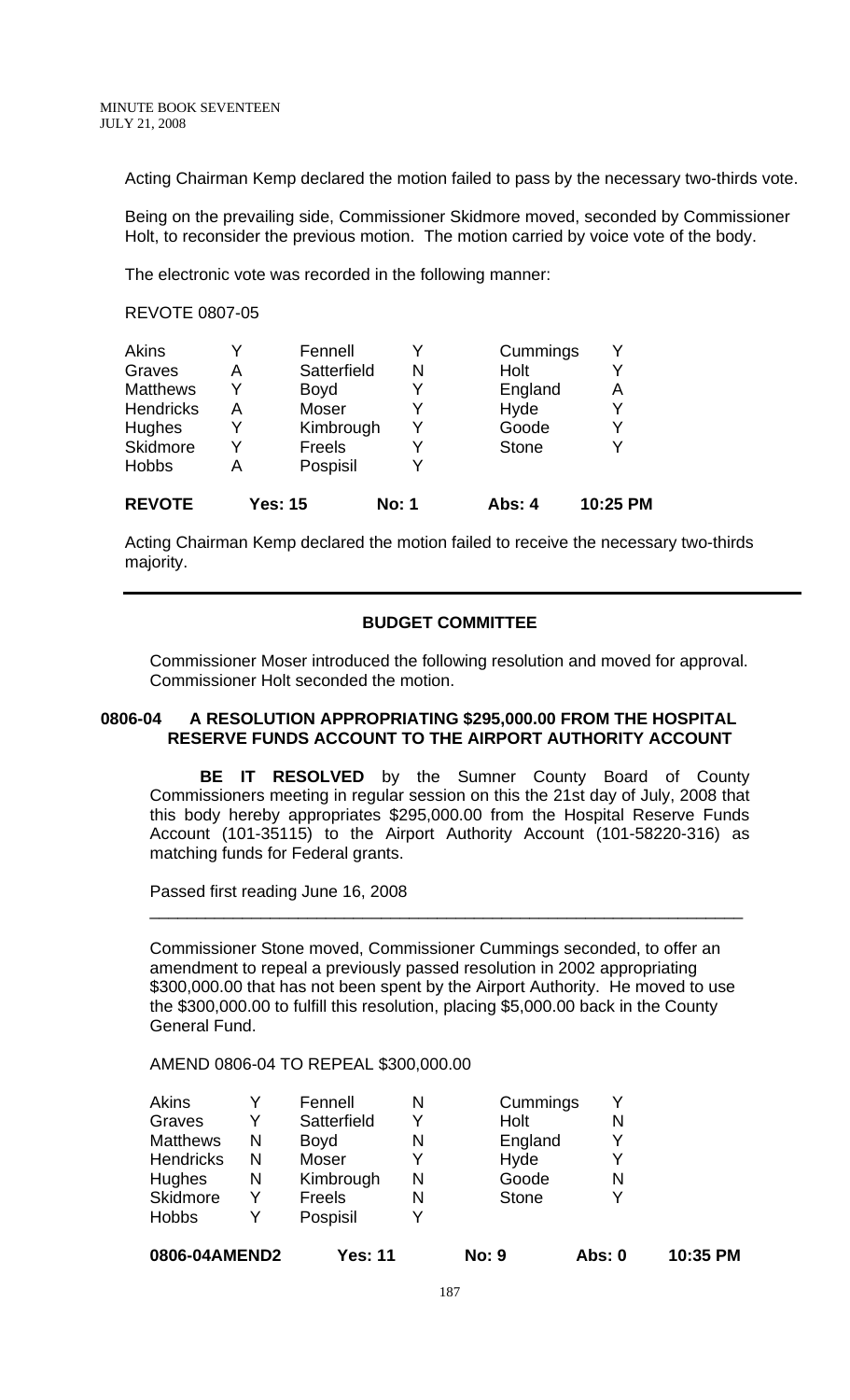Acting Chairman Kemp declared the amendment failed to pass.

The electronic vote was recorded in the following manner:

### SECOND READING 0806-04

| 0806-04          |   | <b>Yes: 12</b> | <b>No: 5</b> | <b>Abs: 3</b> | 10:36 PM |
|------------------|---|----------------|--------------|---------------|----------|
| <b>Hobbs</b>     | А | Pospisil       | Y            |               |          |
| Skidmore         | N | Freels         | Y            | <b>Stone</b>  | N        |
| Hughes           | Y | Kimbrough      | Y            | Goode         | Y        |
| <b>Hendricks</b> | Y | Moser          | Y            | Hyde          |          |
| <b>Matthews</b>  | Y | <b>Boyd</b>    | Y            | England       | Α        |
| Graves           | А | Satterfield    | N            | Holt          | Y        |
| <b>Akins</b>     | N | Fennell        | Y            | Cummings      | N        |

Acting Chairman Kemp declared the resolution passed on the second reading.

 Commissioner Stone moved, seconded by Commissioner Cummings, to set the Property Tax Rate at the current rate of \$2.28, with the re-allocation of three cents from schools to the County General Fund.

Commissioner Holt moved, seconded by Commissioner Goode, to set the current Property Tax Rate as it stands.

The electronic vote was recorded in the following manner:

# APPROVE TAX RATE CURRENT RATE AND DISTRIBUTION

| TAX <sub>2</sub> | <b>Yes: 12</b> | <b>No: 7</b> | Abs: 1 | 10:52 PM     |   |
|------------------|----------------|--------------|--------|--------------|---|
| <b>Hobbs</b>     | N              | Pospisil     | А      |              |   |
| Skidmore         |                | Freels       | N      | <b>Stone</b> | N |
| Hughes           |                | Kimbrough    | Y      | Goode        |   |
| <b>Hendricks</b> | v              | <b>Moser</b> |        | Hyde         |   |
| <b>Matthews</b>  | N              | <b>Boyd</b>  | N      | England      | N |
| Graves           | Y              | Satterfield  | Y      | Holt         |   |
| <b>Akins</b>     |                | Fennell      |        | Cummings     | N |

Acting Chairman Kemp declared passage of the motion to set the tax rate.

The electronic vote was recorded in the following manner:

APPROVE TAX RATE AS AMENDED CURRENT LEVEL

| TAX <sub>1</sub> | Yes: 15 | <b>No: 5</b> | Abs: 0 | 10:55 PM     |   |
|------------------|---------|--------------|--------|--------------|---|
| <b>Hobbs</b>     |         | Pospisil     |        |              |   |
| Skidmore         | v       | Freels       |        | <b>Stone</b> | N |
| Hughes           | v       | Kimbrough    | N      | Goode        |   |
| <b>Hendricks</b> | v       | Moser        |        | Hyde         |   |
| <b>Matthews</b>  | N       | <b>Boyd</b>  | N      | England      |   |
| Graves           | v       | Satterfield  | Y      | Holt         |   |
| <b>Akins</b>     |         | Fennell      |        | Cummings     | N |

Acting Chairman Kemp declared passage of the motion as amended. The resulting resolution was prepared as follows: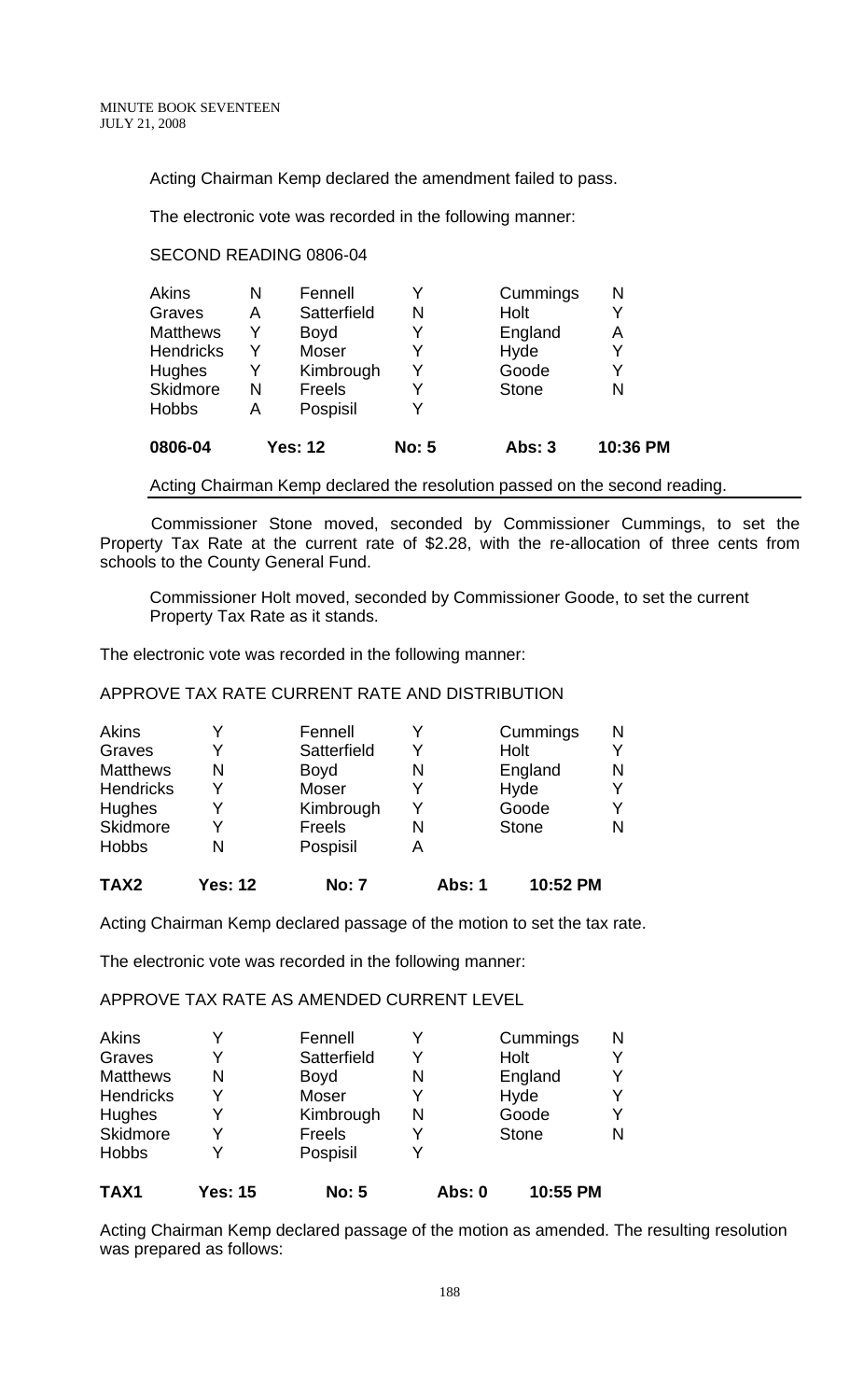### **0807-08 A RESOLUTION FIXING THE TAX LEVY IN SUMNER COUNTY TENNESSEE FOR THE FISCAL YEAR BEGINNING JULY 1, 2008 AND ENDING JUNE 30, 2009**

**BE IT RESOLVED** by the County Board of Commissioners of Sumner County, Tennessee, assembled in regular session on this the  $21<sup>st</sup>$  day of July, 2008, that the combined property tax rate for Sumner County, Tennessee for the fiscal year beginning July 1, 2008 and ending June 30, 2009 shall be \$2.28 on each \$100.00 of taxable property, which is to provide revenue for each of the following funds and otherwise conform to the following levies:

| <b>Fund</b>                   | <b>Tax Rate</b> | Percentage |
|-------------------------------|-----------------|------------|
| General                       | 0.44            | 19.30      |
| <b>General Debt Service</b>   | 0.44            | 19.30      |
| Highway                       | 0.22            | 0.88       |
| <b>School General Purpose</b> | 1.38            | 60.52      |
| <b>Total Funds</b>            | 2.28            | 100.00     |

**BE IT FURTHER RESOLVED,** that the County Trustee shall reflect the property tax rate upon receipts used in collecting property taxes, and

**BE IT FURTHER RESOLVED,** that all resolutions of the County Board of Commissioners of Sumner County, Tennessee, which are conflict with this resolution are hereby repealed, and

**BE IT FURTHER RESOLVED,** that this resolution shall take effect from and after its passage and its provisions shall be in force from and after July 1, 2008, the public welfare requiring it.

# **CONSENT AGENDA**

\_\_\_\_\_\_\_\_\_\_\_\_\_\_\_\_\_\_\_\_\_\_\_\_\_\_\_\_\_\_\_\_\_\_\_\_\_\_\_\_\_\_\_\_\_\_\_\_\_\_\_\_\_\_\_\_\_\_\_\_\_\_\_\_

Commissioner Moser moved, and was duly seconded, to approve the following items on the Consent Agenda.

### **0807-06 A RESOLUTION DECLARING ATTACHED ITEMS FOR SURPLUS AND DESTRUCTION**

**BE IT RESOLVED** by the Sumner County Board of County Commissioners meeting in regular session on this the 21st day of July, 2008 that this body does hereby declare the items as surplus as shown on the attachments; and

**BE IT FURTHER RESOLVED** that the sale of the same is authorized pursuant to existing policies and procedures; and

**BE IT FURTHER RESOLVED** that in the event items do not sale, disposal of same is approved pursuant to existing policies and procedures.

\_\_\_\_\_\_\_\_\_\_\_\_\_\_\_\_\_\_\_\_\_\_\_\_\_\_\_\_\_\_\_\_\_\_\_\_\_\_\_\_\_\_\_\_\_\_\_\_\_\_\_\_\_\_\_\_\_\_\_\_\_\_\_\_

### **PROPERTY TAX REFUNDS**

The following property tax refunds were included on the Consent Agenda:

- 1. Tax Refund 31W Insulation Co Inc \$288.55 Property Tax Collections Tax Refund White House Christian Academy \$432.17 Property Tax
- 2. Collections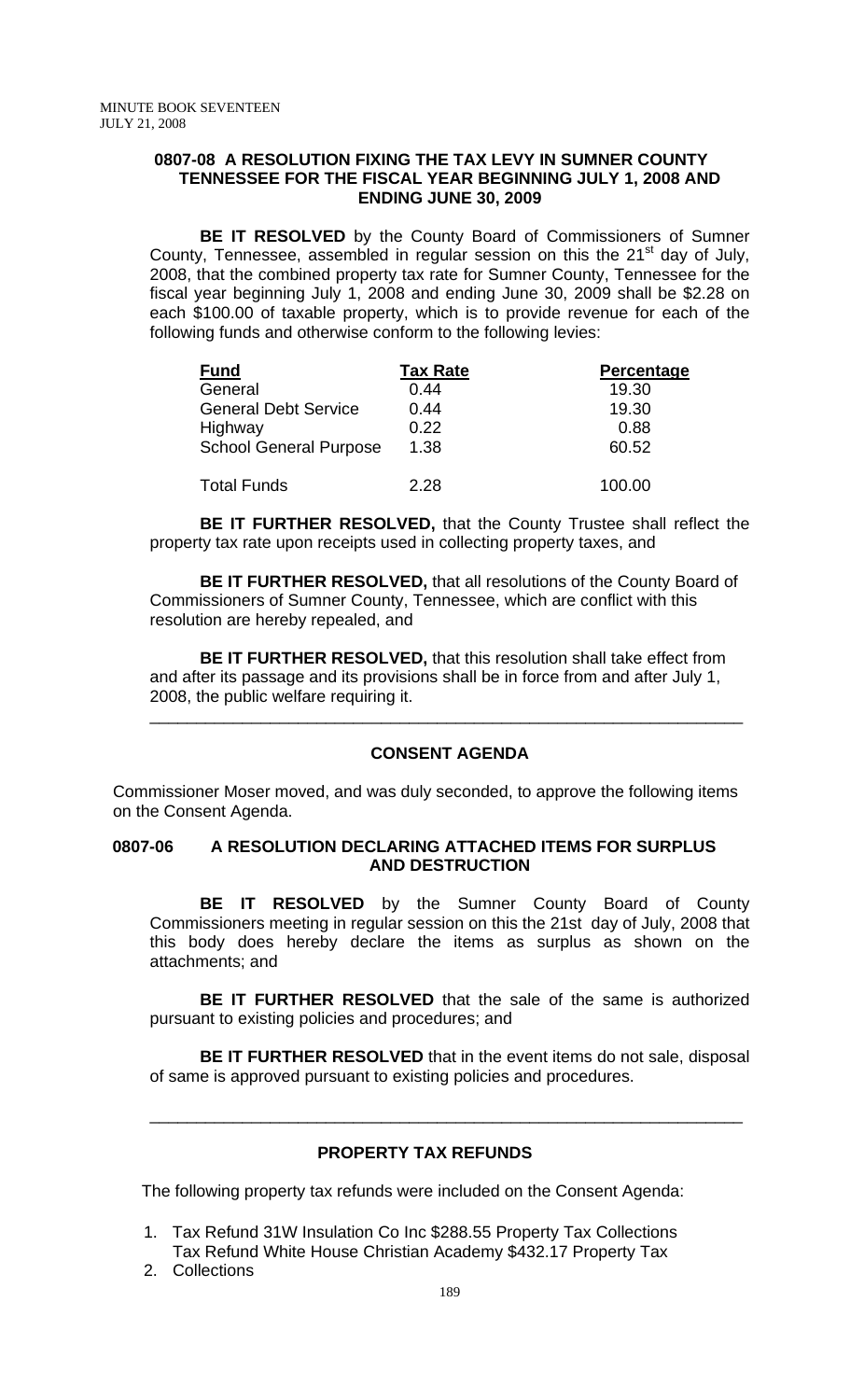3. Tax Refund Servpro Industries Inc \$225.40 Property Tax Collections

 Upon voice vote of the body, the Commission approved the Consent Agenda. \_\_\_\_\_\_\_\_\_\_\_\_\_\_\_\_\_\_\_\_\_\_\_\_\_\_\_\_\_\_\_\_\_\_\_\_\_\_\_\_\_\_\_\_\_\_\_\_\_\_\_\_\_\_\_\_\_\_\_\_\_\_\_\_

# **ELECTION OF COMMITTEE ON COMMITTEES RESUMED**

Acting Chairman Kemp reported that the Commission had moved the motion to refer the election of the Committee on Committees to the heel of the agenda.

The electronic vote was recorded in the following manner:

REFER COMMITTEE ON COMMITTEES VOTE

| Akins            | N              | Fennell      |   |              | Cummings |   |
|------------------|----------------|--------------|---|--------------|----------|---|
| Graves           | Α              | Satterfield  | N | Holt         |          |   |
| <b>Matthews</b>  | Y              | <b>Boyd</b>  | N |              | England  | N |
| <b>Hendricks</b> | N              | <b>Moser</b> |   | Hyde         |          |   |
| Hughes           | Y              | Kimbrough    | Y |              | Goode    |   |
| Skidmore         | N              | Freels       |   | <b>Stone</b> |          | N |
| <b>Hobbs</b>     | N              | Pospisil     |   |              |          |   |
| <b>REFER</b>     | <b>Yes: 11</b> | <b>No: 8</b> |   | Abs: 1       | 10:57 PM |   |

Acting Chairman Kemp declared the motion to refer failed to pass.

Commissioner Holt moved, seconded by Commissioner Goode to adjourn the meeting.

The electronic vote was recorded in the following manner:

### ADJOURN MEETING

| Akins            | N | Fennell        |              |   | Cummings     | ٧        |
|------------------|---|----------------|--------------|---|--------------|----------|
| Graves           | А |                | Satterfield  | N | Holt         | Y        |
| <b>Matthews</b>  | Y | <b>Boyd</b>    |              | N | England      | N        |
| <b>Hendricks</b> | N | Moser          |              |   | Hyde         | Υ        |
| Hughes           | Y |                | Kimbrough    |   | Goode        | Y        |
| Skidmore         | N | Freels         |              |   | <b>Stone</b> | N        |
| <b>Hobbs</b>     | N | Pospisil       |              |   |              |          |
| <b>ADJOURN</b>   |   | <b>Yes: 11</b> | <b>No: 8</b> |   | Abs: 1       | 11:00 PM |

Acting Chairman Kemp declared the motion failed to pass.

### **RECESS**

\_\_\_\_\_\_\_\_\_\_\_\_\_\_\_\_\_\_\_\_\_\_\_\_\_\_\_\_\_\_\_\_\_\_\_\_\_\_\_\_\_\_\_\_\_\_\_\_\_\_\_\_\_\_\_\_\_\_\_\_\_\_\_\_\_\_\_\_\_\_

\_\_\_\_\_\_\_\_\_\_\_\_\_\_\_\_\_\_\_\_\_\_\_\_\_\_\_\_\_\_\_\_\_\_\_\_\_\_\_\_\_\_\_\_\_\_\_\_\_\_\_\_\_\_\_\_\_\_\_\_\_\_\_\_\_\_\_\_\_\_

Without objection, Acting Chairman Kemp declared a recess for ten minutes. The motion carried. The Commission reconvened at 11:10 p.m.

Commissioner Satterfield nominated Commissioner Cummings for Committee on Committees. Commissioner Stone nominated Commissioner Akins.

Commissioner Holt moved, and was duly seconded, to suspend the rules to nominate every commissioner present and the three absent commissioners.

The electronic vote was recorded in the following manner: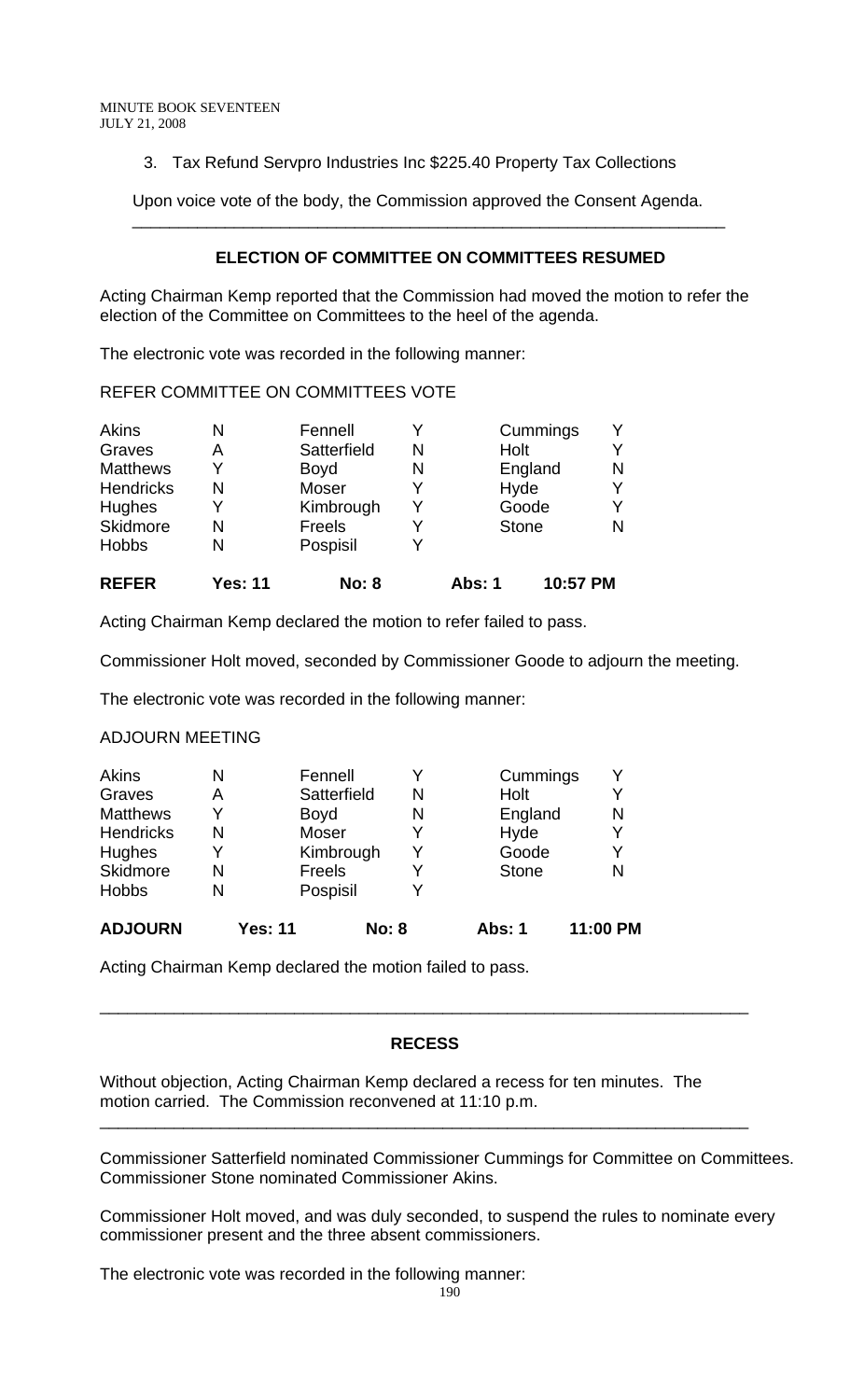### SUSPEND THE RULES COMMISSION TO ACT AS COMMITTEE

| Akins            | N | Fennell     |   | Cummings     |   |
|------------------|---|-------------|---|--------------|---|
| Graves           | N | Satterfield | N | Holt         | Y |
| <b>Matthews</b>  | v | <b>Boyd</b> | N | England      | N |
| <b>Hendricks</b> | N | Moser       |   | Hyde         | Y |
| Hughes           |   | Kimbrough   | Y | Goode        | Y |
| Skidmore         | N | Freels      | Y | <b>Stone</b> | N |
| <b>Hobbs</b>     | N | Pospisil    |   |              |   |
|                  |   |             |   |              |   |

# **SUSPEND Yes: 11 No: 9 Abs: 0 11:12 PM**

Acting Chairman Kemp declared the motion failed to pass.

Commissioner Akins nominated Commissioner Freels. Commissioner Goode nominated Commissioner Pospisil. Commissioner Goode nominated Commissioner Fennell. None of the three accepted the nomination.

Commissioner Stone nominated Commissioner Graves.

Commissioner Graves nominated Commissioner Skidmore.

Commissioner Cummings nominated Commissioner Hughes who did not accept the nomination.

Commissioner Stone nominated Commissioner Satterfield.

Commissioner Satterfield nominated Commissioner England.

Commissioner Graves nominated Commissioner Moser who did not accept the nomination.

Commissioner Skidmore nominated Commissioner Matthews who did not accept.

Upon a motion by Commissioner Stone, seconded by Commissioner Graves, the Commission voted by voice to cease nominations. The roll call vote was as follows:

| Commissioner           | <b>CUMMINGS</b>    | <b>AKINS</b> | <b>GRAVES</b>      | <b>SKIDMORE</b> | <b>SATTERF</b> | <b>ENGLAND</b> |
|------------------------|--------------------|--------------|--------------------|-----------------|----------------|----------------|
| Akins, Mike            | X                  | X            | X                  | X               | X              |                |
| Fennell, Shawn         |                    | X            | X                  |                 | X              |                |
| <b>Cummings, David</b> |                    | X            | X                  | X               | X              | X              |
| Hall, Ragan            |                    |              |                    |                 |                |                |
| Graves, Steve          | X                  | X            | X                  | X               | X              |                |
| Satterfield, David     | X                  | X            | X                  | X               | <b>X</b>       |                |
| Holt, Anthony E.       |                    |              |                    |                 |                |                |
| Matthews, Joe C.       |                    |              |                    |                 |                |                |
| Boyd, Saundra Ridings  |                    | X            | X                  | X               | X              | X              |
| England, James A.      | X                  | X            | X                  | X               | X              |                |
| Hendricks, Bob         | $\pmb{\mathsf{X}}$ | X            | X                  | X               | X              |                |
| Vaughn, Jim            |                    |              |                    |                 |                |                |
| LeMarbre, Trisha       |                    |              |                    |                 |                |                |
| Moser, Kirk            | $\pmb{\mathsf{X}}$ |              |                    |                 |                |                |
| Decker, Paul           |                    |              |                    |                 |                |                |
| Hyde, Merrol N.        |                    |              |                    |                 |                |                |
| Hughes, Chris          |                    |              |                    |                 |                |                |
| Kimbrough, David       |                    |              |                    |                 | X              |                |
| Goode, Paul R.         |                    |              |                    |                 |                |                |
| Skidmore, Jo           | $\pmb{\mathsf{X}}$ | X            | X                  | X               | X              |                |
| Freels, Paul D.        |                    |              |                    | X               | X              | X              |
| Stone, Jerry F.        |                    | X            | $\pmb{\mathsf{X}}$ | X               | X              |                |
| Pospisil, Bob          |                    |              |                    |                 |                |                |